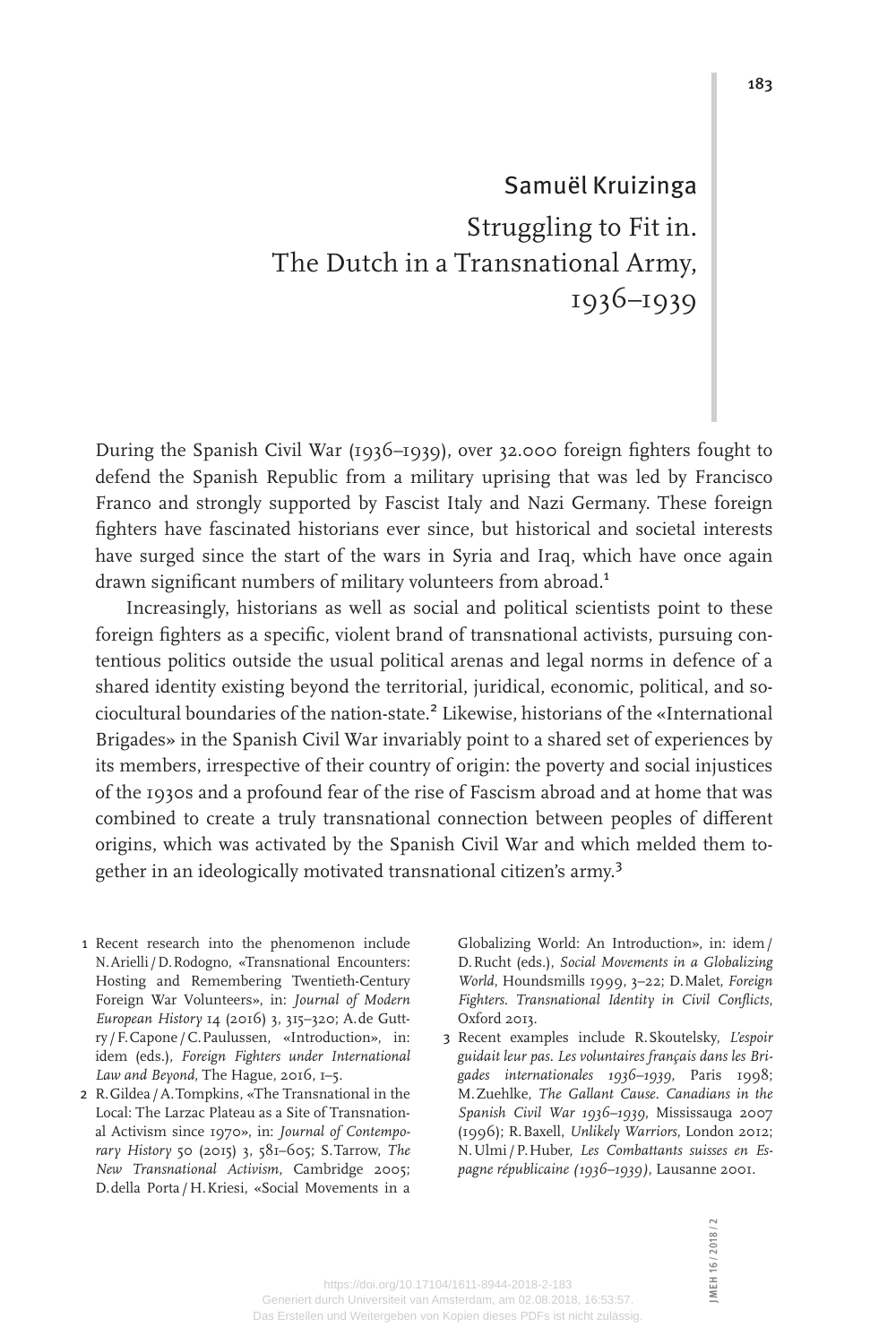In this article, I will show that for some International Brigadiers, the transnational connections did not come as easily or naturally as this narrative suggests. In doing so, I aim to connect my analysis of the «transnational» Brigades with a recent trend in the studies of transnational (activist) movements. Both Pierre-Yves Saunier and Kiran Klaus Patel have recently suggested that historians of the transnational, in their apparent desire to refocus the level of analysis away from the state, have a tendency to simply ignore the immense abilities of the nineteenth- and twentieth-century state, its agents and its supporters to frame the relationship between its citizens and the wider world, not only in a legal way but also in a cultural and emotional sense.<sup>4</sup> This article will therefore highlight the conflict between the two «imagined communities» of the national and the transnational in the context of the International Brigade experience.<sup>5</sup>

The article will do so by focusing on the experiences of the approximately 800 Spanish Civil War volunteers from the Netherlands. In their home country, a curiously specific discourse on the relationship between the Spanish Civil War and the conceptions of «Dutchness» steered the mobilisation for Spanish Civil War volunteers in a direction that was markedly different from that in other Western European countries. In Spain, meanwhile, tensions between the Dutch and the German International Brigaders interfaced with the difficult relationship between the Dutch Communist Party and the Communist International (Comintern). Finally, the legacy of their Spanish Civil War experiences continued to play an overriding role in the Dutch International Brigade veterans' fight against the Nazi occupation at home during the Second World War.

## 1. «Holland is here!»

One of the first Dutch fighting volunteers in the Spanish Civil War was the Dutch novelist Jef Last. A recent convert to Communism, Last had by 1936 began to doubt his newfound convictions. He was critical of the Moscow Show Trials against the old Bolshevik guard and the prohibition of same-sex intercourse in the new Soviet Union constitution. Last, who was bisexual, regarded both the trials and the constitutional changes as fundamental betrayals of the principles of class solidarity that had drawn him to Communism in the first place. Even two pilgrimages to Moscow in 1934 and 1936 did little to restore his confidence in the Soviet system. Therefore, in order to

4 P.-Y. Saunier, «La secrétaire générale, l'ambassadeur et le docteur: un conte en trois épisodes pour les historiens du ‹monde des causes› à l'époque contemporaine», in: *Monde(s): Histoire, Espaces, Relations* 1 (2012), 1–29; K. K. Patel, «Überlegungen zu einer transnationalen Geschichte», in: *Zeitschrift für Geschichtswissenschaft* 52 (2004) 7, 626–645. See also J. Reinisch, «Agents of Internationalism», in: *Contemporary European History* 25 (2016) 2, 195–205; P. Clavin, «Defining Transnationalism», in: *Contemporary European History* 14 (2005) 4, 421–439.

5 B. Anderson, *Imagined Communities. Reflections on the Origin and Spread of Nationalism*, revised edition, London, New York 2016. A distinct but similar point is made in L. A. Kirschenbaum, *International Communism and the Spanish Civil War. Solidarity and Suspicion*, New York et al. 2015.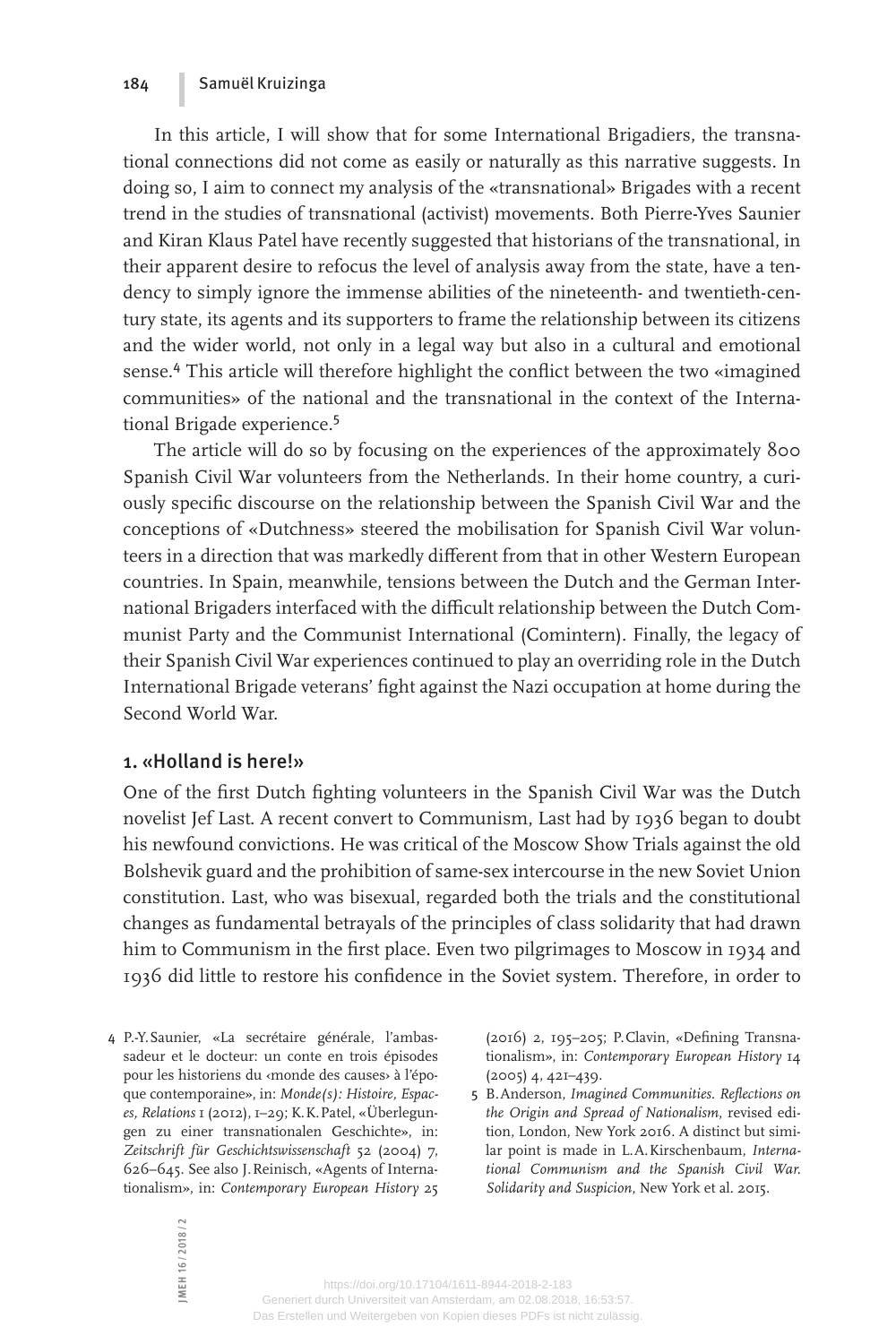renew his faith in what he considered to be the basic tenet of communism – the working class's fight against oppression –, he decided to travel directly from his second Moscow visit to Spain, where the Civil War had just broken out.<sup>6</sup> Arriving in Spain in late September 1936, he joined a Spanish workers' militia – Last, who was fluent in French, apparently had little trouble learning Spanish. In field reports that he sent to the Dutch Communist Party newspaper, *De Tribune*, Last lauded the spirit of the international camaraderie that he had found even in the darkest days of the fight to keep Madrid out of the hands of Franco's forces. Defeat was not an option, he wrote on 16 November 1936, as victory for the Fascists would mean «great difficulties» for «the working class», «here as well as in Holland». Four days later, he added: «The Madrid proletariat knows that it stands on the barricades not just for their own sake, but for the sake of all other peoples as well. Are the Dutch aware of what is at stake?»<sup>7</sup>

Last was hardly the only one advocating the case of the Spanish Republic in the Netherlands. Already on 24 July 1936, the Dutch section of the International Red Aid (IRA) had started a funding drive in support of the Spanish Republican forces, which faced a «a Fascist coup d'état' committed by ‹oathbreaking generals with the help of [...] foreign legionnaires, supported by foreign fascists Powers».<sup>8</sup> Later, the IRA's newspaper added that the «enemies of the Spanish people» are «our enemies too»,9 and darkly hinted that the German «volunteers» who had come to Franco's aid might one day «swell the ranks of [Anton] Mussert», the leader of the Dutch National-Socialist Movement.10 On 28 August 1936, the IRA had already raised Fl. 4500 (a sum roughly equivalent to the mid-2017 purchasing power of  $\epsilon$ 45.000) in support of the Spanish Republic medical services.<sup>11</sup> The IRA was soon joined by a new Aid Spain Committee (ASC), a Communist front organisation which featured left-leaning socialists and labour union representatives in prominent positions in order to appeal to a broader anti-fascist sentiment. After a separate funding drive, ASC dispatched 10.000 emergency bandages, which were shipped to Spain in early August 1936.<sup>12</sup> The ASC would henceforth concentrate on sending money and supplies to Spain, while the IRA would, from autumn 1936 onwards, focus on a new, secret mission: Its Amsterdam offices were designated by the Dutch Communist Party leadership as the recruitment headquarters for the International Brigades in the Netherlands.

- 6 International Institute for Social History, Amsterdam (IISH) ARCH00799/6: Jef Last to André Gide, 29 August 1936.
- 7 J. Last, *Brieven uit Spanje*, Amsterdam 1936, 47– 48.
- 8 The Russian State Archive of Socio-Political History, Moscow (RGASPI) 539/3/583: Proclamation by IRA, «Aan het Nederlandsche Volk», 15.8.1936.
- 9 «Onze steunbeweging voor Spanje. Wij gaan door!

Wij moeten de volksmassa's in beweging brengen!», in: *Afweerfront tegen oorlog en Fascisme. Orgaan van alle anti-fascisten* 19 (1936), 2.

- 10 *De Tribune*, 05.12.1936.
- 11 RGASPI 539/3/583: Bericht über die Spanien-Kampagne, 19.9.1936.
- 12 RGASPI 539/3/583: Proclamation by IRA, «Aan het Nederlandsche Volk», 15.8.1936.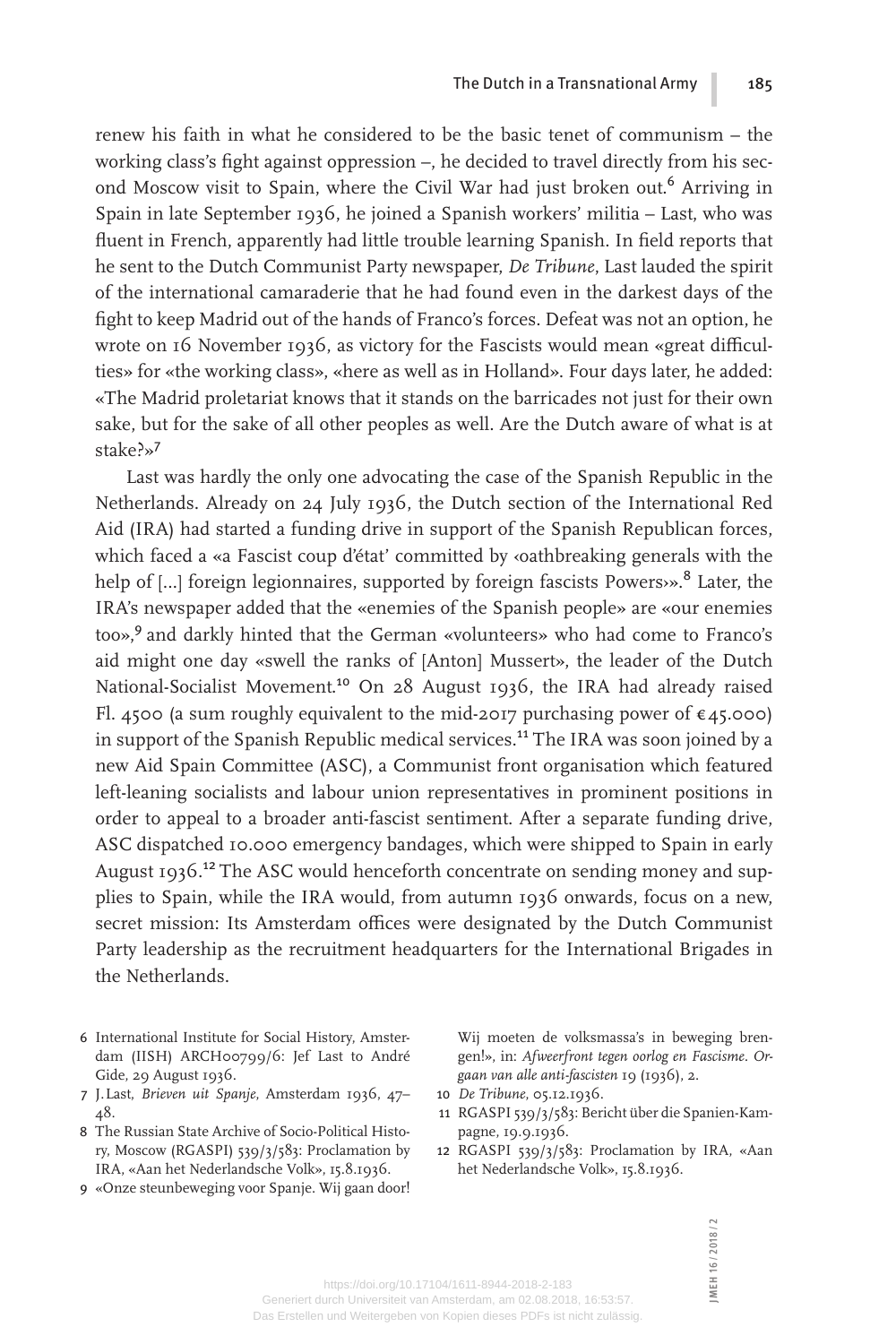But despite the apparent early successes of their efforts to raise awareness and sympathy for the Spanish Republican cause, the IRA recruitment campaign was off to a very rocky start. In early December 1936, *De Telegraaf*, a leading right-wing daily, printed a series of articles based on the testimony of an anonymous source that was meant to expose the recruiting methods used by Dutch communists. The articles focused on the efforts by Isaac Johan Nooter, a leading member of a communist-affiliated maritime transport union, to recruit young unemployed harbour hands by luring them to an Amsterdam bar and promising them a cash reward and a steady job in Spain. He then, *De Telegraaf* reported, brought them to the Avenue Mathurin Moreau in Paris, where the Comité de Defensa del Pueblo Español proceeded to send the Dutchmen to the Madrid fronts; obviously, no job or money was forthcoming.13 One of the recruited, quite possibly *De Telegraaf '*s anonymous whistle-blower, apparently had second thoughts before reporting to the Comité and reached out to the Dutch consul general in Paris instead, who in turn notified the Amsterdam police. Nooter was arrested on Christmas Eve, but released early in the following year due to a lack of evidence. He claimed that he had acted in good faith by directing unemployed countrymen to an opportunity for gainful employment abroad, and could not have known of the Comité's intentions.<sup>14</sup> *De Telegraaf* and other leading Dutch newspapers, especially those with a conservative or right-wing slant, expressed their disappointment over the failure to prosecute Nooter, and demanded immediate legal action to be taken against the recruitment for the Spanish Civil War in the Netherlands.15 Moreover, they launched an investigation into any and all reports of Dutch or foreign agents who were luring innocent Dutch victims to Spain under false pretences. A steady stream of newspaper reports – some true, some exaggerated, and some outright lies – only seemed to confirm to the average Dutch newspaper readers that their country had turned into the European epicentre for the smuggling not only of people, but also of money and weapons, into the Spanish cauldron.<sup>16</sup>

Right-wing press campaigns against recruiting for the Spanish Republican cause, were widespread through all the European democracies.<sup>17</sup> But the Dutch government of the time – a centre-right Christian-Liberal coalition headed by Hendrik Colijn – was particularly susceptible to these influential newspapers' criticisms. In

- 13 *De Telegraaf*, 9.12.1936, Ochtendblad, «Werk op een schip? NEEN, NAAR HET FRONT!»; 8.12.1936, Avondblad, «Ronselaars voor Spanje in ons land!»
- 14 Dutch National Archives, The Hague (DNA) 2.09.99/170: Public Prosecutor Amsterdam to Attorney General Amsterdam, 5.2.1937.
- 15 *De Telegraaf*, 24.1.1936, Avondblad, «Ronselarij in ons land; Nooter gearresteerd»; *De Telegraaf*, 25.12.1936, «Ronselarij voor het roode leger in

**JMEH 16 / 2018 / 2**

IMEH 16 / 2018 / 2

Spanje»; *De Standaard*, 25.12.1936, Ochtendblad, «Een communistische ronselaar voor den Spaanschen krijgsdienst te Amsterdam aangehouden».

- 16 *De Tijd*, 24.7.1937, «Communistische activiteit in ons land neemt toe. Duister gewoel van partij en organisaties».
- 17 See for example H. García, *The Truth about Spain! Mobilizing British Public Opinion, 1936–1939*, Brighton et al. 2010, 27–29; R. Skoutelsky, *L'espoir*, 134.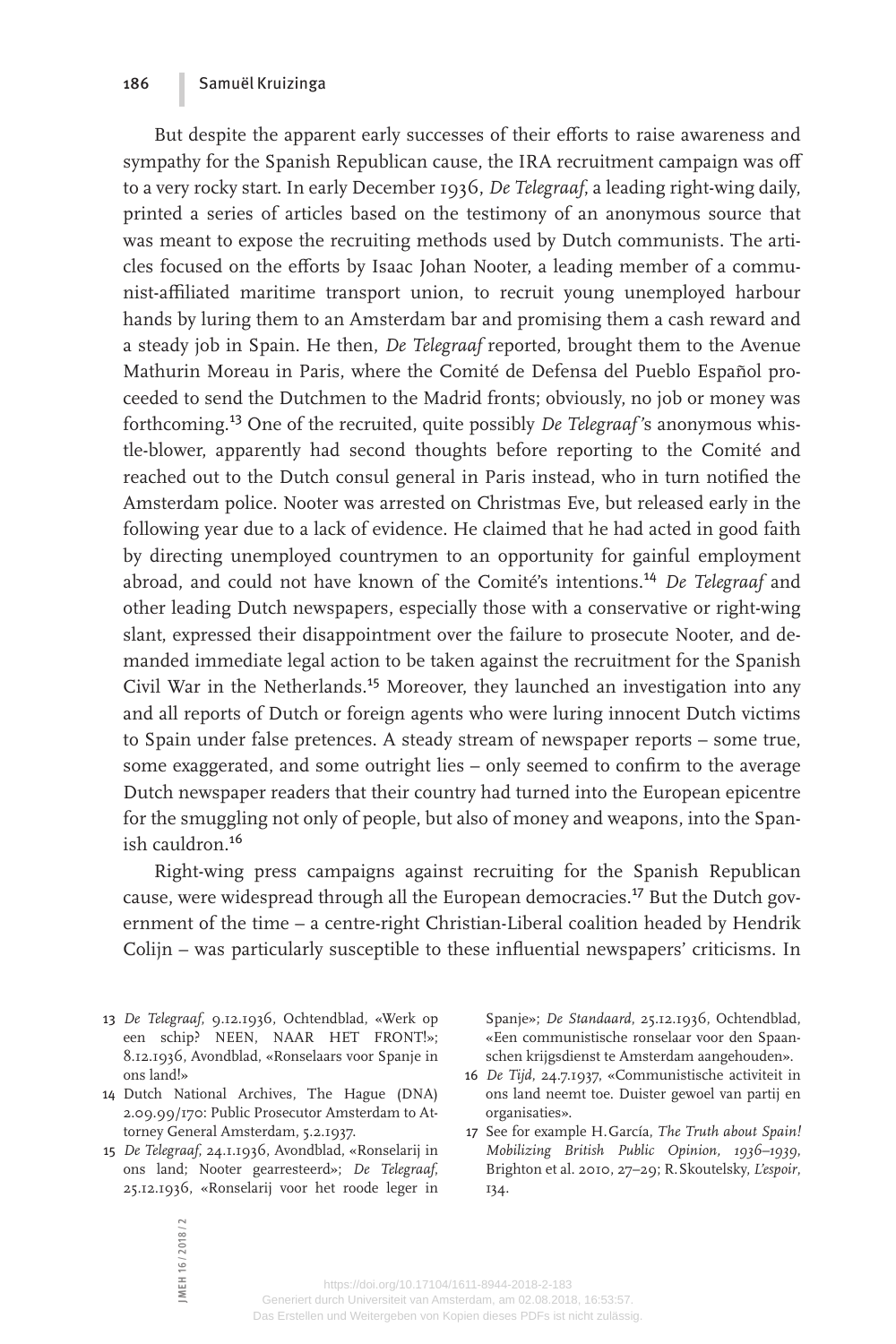August 1936, Colijn's government had co-signed the Non-Intervention Agreement aimed at localising the Spanish Civil War and at preventing it from causing a general European war. Together with the other signatories, the Dutch agreed in early 1937 to implement stringent measures aimed at preventing foreign volunteers from joining either the Republic or the Francoist uprising. Actively supporting Non-intervention also fit neatly with the official Dutch narratives that promoted the utility of Dutch neutrality in the context of preserving European peace and of reconstructing the international community following the shock of the First World War.<sup>18</sup> The continuing rumours surrounding the transportation of Dutch volunteers and weapons clashed with these narratives, and, to make matters worse, also threatened to upset the delicate relations with the Netherlands' next-door neighbour, Nazi Germany.<sup>19</sup>

A third element that would shape the environment in which the IRA recruiters for the International Brigades operated were the upcoming general elections, scheduled for May 1937. Inspired partly by the notion that the Netherlands was beset by «foreign agents» luring innocents to their slaughter, and partly by the notion of a unique Dutch international mission in maintaining European peace, one of the dominant themes of the electoral campaign was that of the Dutch identity. Most mainstream political parties, even the Socialists, argued that the Dutch identity was under threat from political extremism. Global political uncertainty, the social ills of modernism, and, above all, the insidious effects of the continuing economic crisis were seen as the primary infectants, according to an analysis of Dutch politics by the head of the secret service: «Its victims are those who lack both basic principles and real national feeling, and therefore lack the ability to withstand the infections' dangerous attacks. As a result, these peoples are drawn to a German *Gefreiter*, and ignore the warnings of the stout Dutch militiaman; they lend their ears to the blustering and deceitful talk of the Russian agitator, but are deaf to the reasoned arguments of their own pastor. […] We live in times of plague, and need to be extraordinarily careful.»<sup>20</sup>

The narrative of political extremism as a foreign threat, its adherents being infected by the poisonous rhetoric of Hitler and Stalin, resonated powerfully in the Netherlands, where the political establishment was still haunted by the spectre of revolution following an aborted Socialist *putsch* in November 1918.<sup>21</sup> It also fed back into Dutch reporting on Spain. There, the bacteria had been allowed to spread and with disastrous consequences. «When what happens now in Spain would spread

- 18 See S. Kruizinga, «Small, Medium, or Large? Domestic Discourses on the Size of the Netherlands and their Foreign Policy Implications, 1815–1939», in: *Diplomacy and Statecraft* 27 (2016) 3, 420–436.
- 19 DNA 2.05.03/1682, folder «Werving vrijwilligers Spanje»: Dept. of Justice to Dept. of Foreign Affairs, 2.3.1937; reply, 11.3.1937.
- 20 Dutch Central Intelligence Service (CI) report no.

39649: Report of Meeting of the Central Intelligence Service with Police Contacts, 27.11.1936. The CI reports can be found online at http://resources.huygens.knaw.nl/rapportencentraleinlichtingendienst.

21 P. Moeyes /S. Kruizinga/W. Klinkert, *Nederland neutraal. De Eerste Wereldoorlog, 1914–1918*, Amsterdam 2014, 366–369, 446–449.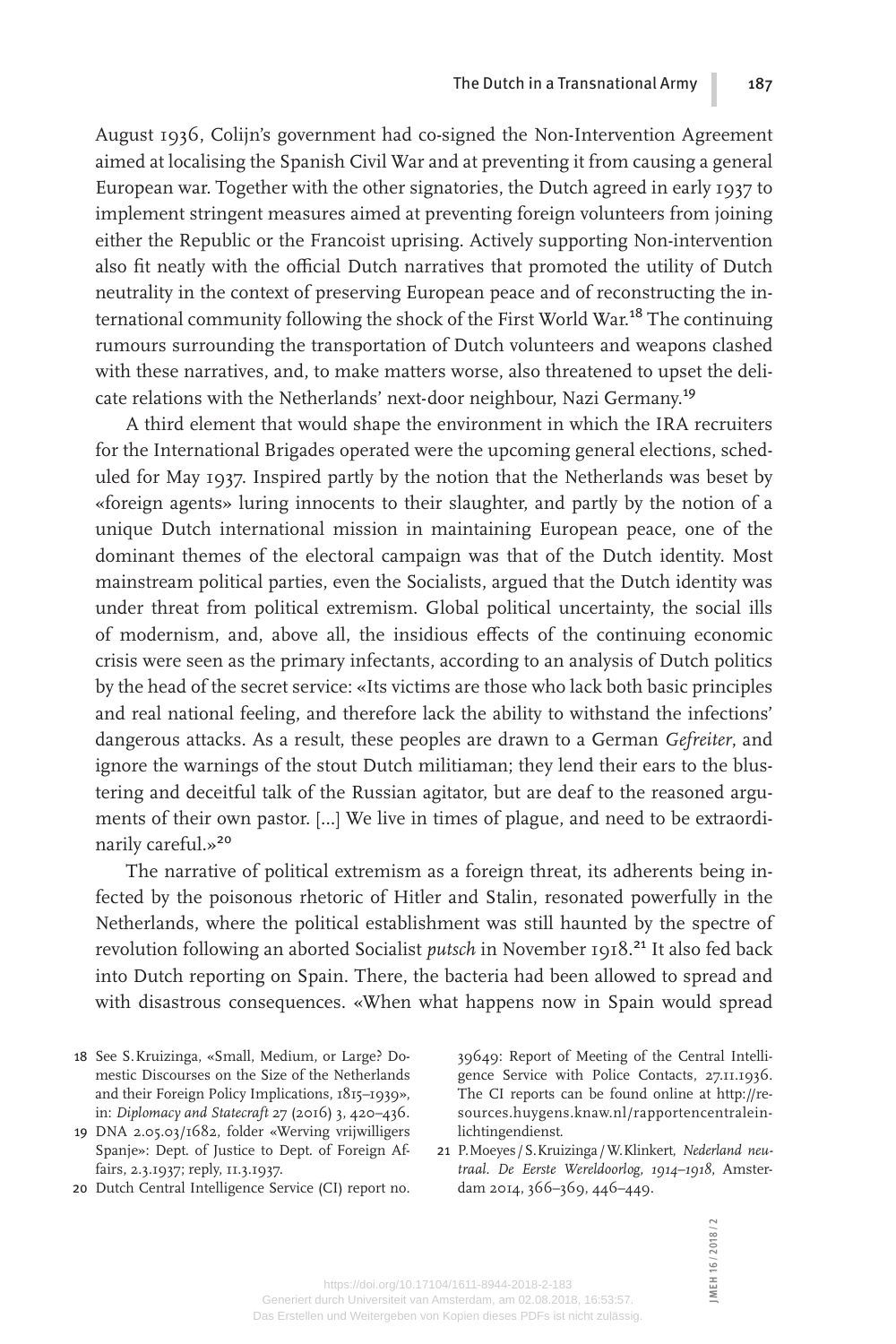over the continent», argued *De Tijd*, «the entirety of Europe would be in the grip of a terrible madness. The nervous systems of the Spanish people have been tremendously compromised. Their brains lack the capacity for normal, rational thought. Everything and everyone is off balance, confused, abnormal.»<sup>22</sup>

It is therefore unsurprising that Dutch support for stringent legal measures against recruitment and volunteering for Spain, which went considerably further than those enacted in Belgium, Britain, and France, was nearly unanimous.<sup>23</sup> The Dutch secret services and municipal political intelligence services quickly honed in on the Dutch chapter of International Red Aid as the unofficial headquarters of this massive undertaking, and subjected its leading members and suspected recruiters to intense scrutiny.<sup>24</sup> Moreover, following the failed prosecution of the recruiter John Nooter, the Ministry of Justice went hard at work to draft the new legislation to increase the chances of a successful prosecution. An Order in Council of 4 March 1937 explicitly outlawed the transportation of either people or weapons to Spain, whilst an even more far-reaching Order of 11 June 1937 stated: «Any act, which is undertaken with the motive of joining any of the belligerent forces in Spain, or allowing others to do so, will henceforth be illegal.» This Order in Council was the strongest signifier yet that the Dutch judiciary was targeting not only foreign fighters bound for Spain, but would focus primarily on the apparatus that was created to infect impressionable and vulnerable men with the dangerous foreign bacillus of violent transnational Communism. Moreover, the new Dutch Government – once again headed by Colijn but now supported exclusively by a new Christian Right majority – hoped that the new legislation would serve as a powerful deterrent.<sup>25</sup>

The changing political and legal circumstances seriously complicated the Dutch Communist Party's recruiting efforts. The International Red Aid's offices were closely watched, and serious efforts were made by the local police to infiltrate the recruiter networks. This led to some early, and well publicised, successes, such as the arrest of Cornelis van Soolingen, who ran the recruiting network in the North Holland prov-

- 22 *De Tijd*, 18.6.1937, «Spanje is een roode vlek op de landkaart». Similar sentiments were echoed in Parliament: Lower House Minutes (Handelingen van de Tweede Kamer der Staten-Generaal, HTK) 1936–1937, 10.12.1936, 956 (Wendelaar).
- 23 *De Telegraaf*, 25.5.1937, Avondblad, «Vóór de stembus. Geen experimenten». For the relative failure of legal measures enacted against material support for any party in the Spanish conflict in other Western European democracies, see for example T. Buchanan, *Britain and the Spanish Civil War*, Cambridge 1997, 55; Skoutelsky, *L'Espoir*, 144, 133; É.David, «La condition juridique des volontaires belges pendant la guerre d'Espagne (1936–1939)», in: *La Revue belge d'Histoire contemporaine* 1–2 (1987), 39–80. Only in Switzerland did legal meas-

ures seem to achieve a similar degree of support and scope: C. Fussinger, «L'attitude des autorités vaudoises à la lumière des dossiers de la police de Sûreté», in: M. Cerutti / S. Guex / P. Huber (eds.), *La Suisse et l'Espagne de la République à Franco (1936–1946)*, Lausanne, 2001, 153–189.

- 24 CI no. 41083, 28.1.1937.
- 25 DNA 2.05.03/1006, folder «Verbod vervoer wapens naar Spanje»: Foreign Affairs Dept. to Queen Wilhelmina, 26.2.1937; DNA 2.05.57/1352: «Toelichting voor den Nederlandschen consulairen ambtenaar op het K. B. van 4 Maart 1937», n.d.; NA 2.05.03/1682, folder «Werving vrijwilligers Spanje»: Foreign Affairs Ministry to Justice Ministry, 11.3.1937; «Aanteekening voor Z. E.», n.d.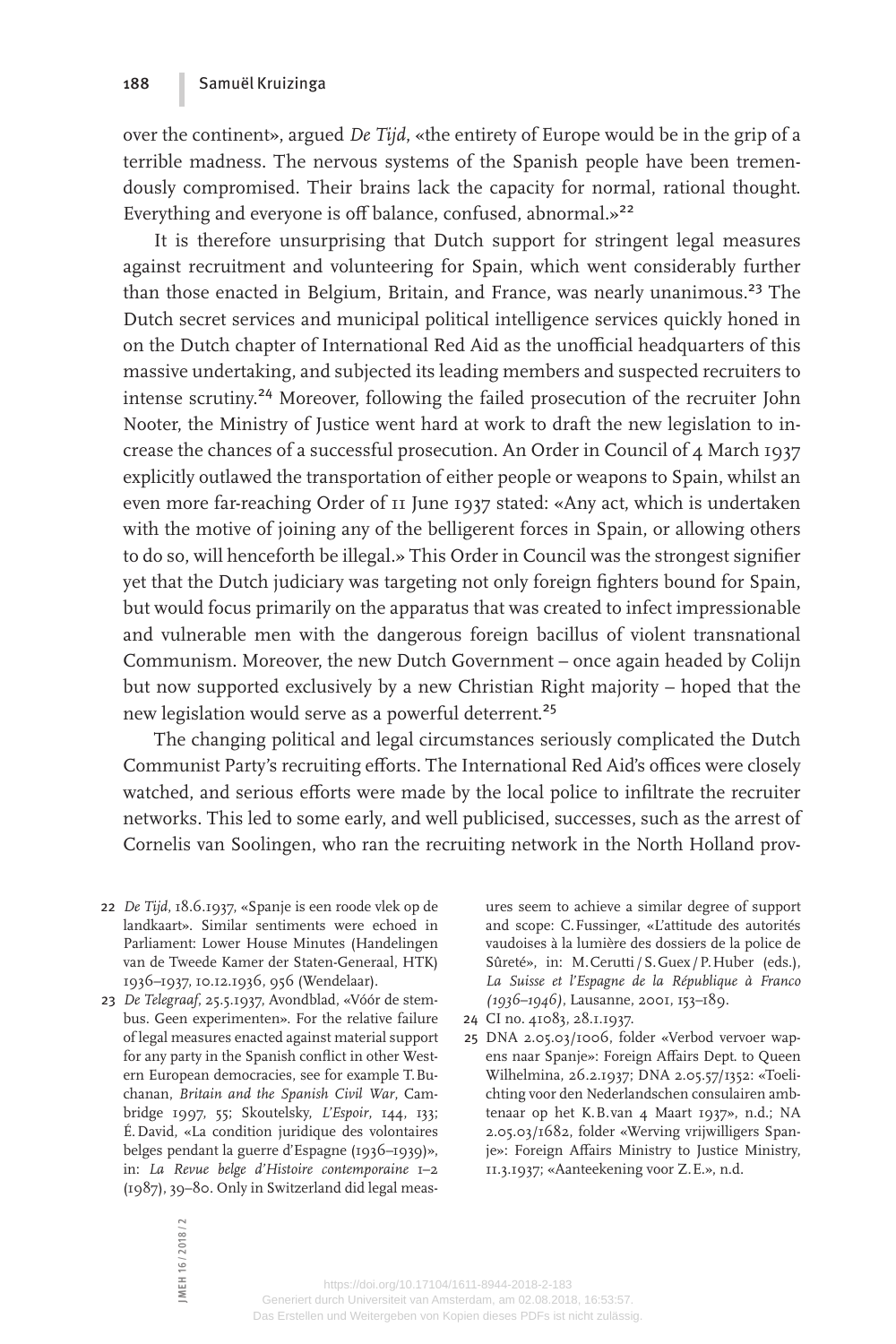ince and who was responsible for transporting over forty Dutchmen to Spain. More often than not, these successes were made possible by information obtained from the deserters, who were a valuable source of information and who were very keen to lay the blame for their illegal actions elsewhere. Their testimonies, which often featured horror stories of press-ganged and draconian discipline that in turn served to highlight to the police officers, the judiciary and the press how dangerous these recruiters for Spain really were, and how comparatively innocent their victims were.<sup>26</sup>

The Dutch Communist Party, meanwhile, had few weapons to strike back against, firstly, the «biological» rhetoric condemning foreign fighting as anti-Dutch, and secondly, the successful police actions against recruiters, both of which were bolstered by a narrative of the deserters as «victims». Moreover, the *Tribune* – renamed halfway through 1937 as the *Volksdagblad* (or «People's Newspaper») in a conscious effort to appeal to a broader demographic than hard-core communists – could not openly call for more recruits, and needed to be careful lest the intense scrutiny over foreign fighters impact the Spanish relief campaigns organised by ostensibly non-partisan Aid Spain Committee. Moreover, the Dutch CP had to walk a fine line between advocating for Spain – seen as primarily a communist cause – and appealing to the entire working class – large parts of which voted socialist, not communist – in order to further the establishment of a Dutch popular front.<sup>27</sup> In order to resolve these dilemmas, the Communist daily – like its counterparts in other European countries – resorted to print letters of Dutch volunteers in Spain as their primariy means of reporting on the Civil War. These letters also functioned as a round-about recruitment call, emphasising that Republican Spain was not a Soviet satellite but an anti-fascist regime under threat, that victory in Spain was crucial for the maintenance of European peace and security, that Dutch volunteers cut popular figures in Spain on account of their bravery, and, crucially, that no one was being press-ganged into service. Most of all, readers were encouraged to think that there was a significant number of Dutchmen in Spain and that they constituted a vital part of the international army.<sup>28</sup>

To further counter the notion that going to Spain was «un-Dutch», Jef Last was asked to return from Spain in late December 1936 to propagandise both the Spanish Republican cause in general and the International Brigades, which had been created the previous month. Upon his return to the Netherlands, he was detained at the border, tried, and found guilty of foreign fighting, which was illegal in the Netherlands.<sup>29</sup> Unlike recruiting agent John Nooter before him, Last did not bother denying the

26 DNA 2.09.22/16810: Official report Haarlem police, 14.2.1938; NA 2.09.22/16810: Public Prosecutor Haarlem aan Attorney General Amsterdam, 16.3.1938.

- 28 Examples include letters printed in *De Tribune*, 19., 24., 25.2. and 8.3.1937; and in *Het Volksdagblad*, 24.4., 21.5. and 14.10.1937.
- 29 HTK 1831–1832, 05–06–1832, 357.

<sup>27</sup> See *De Tribune*, 15.1.1937; *Het Volksdagblad*, 15.11.1937; 27.1.1938.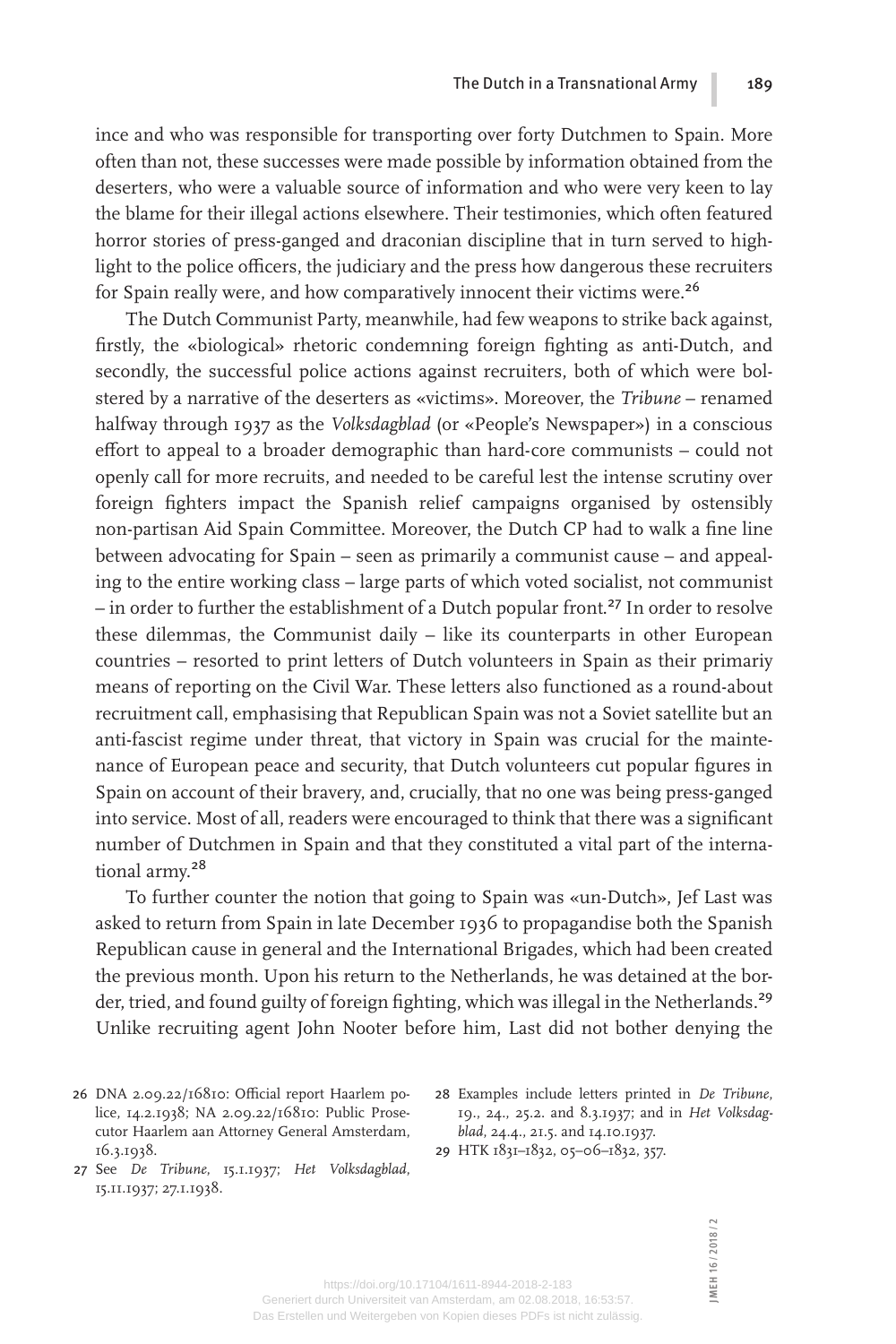charges: He had published newspaper articles and even two books detailing his military experiences in Spain. As a consequence, Last lost his Dutch citizenship and had to surrender his Dutch passport. Suddenly finding himself as an alien in his own country, Last found it impossible to speak out in public about Spain, since non-Dutch citizens were forbidden by law to engage in any political activity. He did manage to sneak across the Dutch border and to return to Spain, where, at the request of the Dutch Communist Party leadership, he continued to write about his experiences, which were published in a book in early 1937. In it, he argued that far from having forsaken their «Dutchness», he and the other volunteers for Spain were quintessential Dutchmen. Recalling the Dutch struggle for independence in the Eighty Years' War (1568–1648), he argued that the Dutch Interbrigaders were the true successors of the mythical Sea Beggars who, like them, fought «inquisition, tyranny and injustice».<sup>30</sup> Even the arch-enemy of the Sea Beggars, the bloodthirsty Spanish Duke of Alba, Last argued, had returned in the guise of Franco. «In a time when the Dutch bourgeoisie seems to have forgotten its historical legacy of fighting for democracy […] and freedom», wrote Last, «we remember our past. It now falls to us to continue the Sea Beggars' legacy. The boys who went to Spain […] preserved Dutch honour in the battles fought in Spain to save our own country […] and with it the entire world».<sup>31</sup>

So, in the space of a few months, Dutch debates about the Spanish Civil War had meshed with larger discussions about Dutchness and the supposed alien nature of the ideological conflict fought out in Spain. Even the propagandists for the Spanish Republican cause in the Netherlands, as Last's rousing sentences demonstrate, had no option but to engage in a debate that became less about Spain and more about the Netherlands. The change, both in tone and contents, of the debate and the legal consequences it had in the Netherlands, was to have a real and lasting effect on the Dutch experience in the Spanish Civil War.

#### 2. «The Dutch Problem»

Leo Klatser, a journalist for the Communist Party (CP) newspaper, left Holland for service in Spain in April 1937. He arrived in Barcelona in May and wasted no time writing to his sister, Nora: «Spain is a beautiful country. The comradeship is exemplary [...]. Wine perfect and bountiful. There is no unemployment! Armaments in perfect condition. Comradeship beyond words!»<sup>32</sup>

In later letters, Leo would continue to emphasise international solidarity as well as the single-minded determination of the International Brigaders to fight «for Spanish democracy», and the carefree connections forged between its supporters irre-

- 32 IISH ARCH02806/04: Leo Klatser to Nora Klatser, 18.5.1937.
- 31 Ibid., 19. Written in late July, early August 1937.

<sup>30</sup> J. Last, *Over de Hollanders in Spanje*, Amsterdam 1937, 3.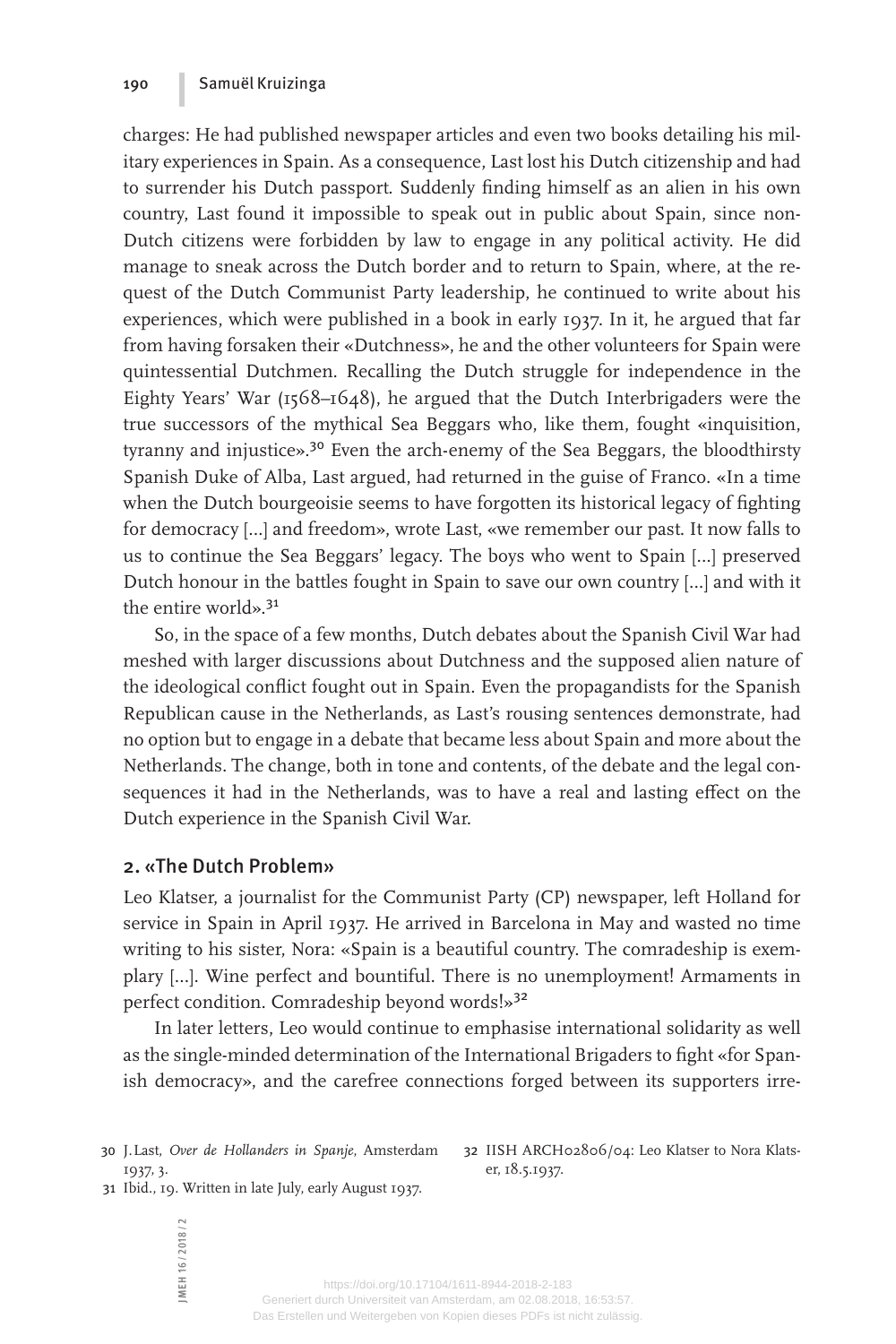spective of national context – exemplified by his frequent mentions of a Spanish «lady friend», Conchita.<sup>33</sup> But apparently, Leo's skills as a photographer and a journalist made the Dutch CP leadership hesitant to allow him to travel to Spain. He was only given permission to go to Spain after the CPN electoral caucus in Easter 1937. Upon arrival in Albacete, he was immediately sequestered by a Dutch CP representative, who was operating under the alias «Winter», and selected for cadre duty. He spent the rest of the war away from the fronts, first on photography duty for the Republican Army medical services' newspaper, and then working for the mapping services of the Republican general staff, working closely with Austrian and German colleagues. He continued to do staff work until February 1939, when he was forced to return to Holland following Franco's invasion of Catalonia.<sup>34</sup>

Klatser's Spanish tour is not that unusual. Higher-ranking CP members who volunteered for Spain were often kept in reserve in order to keep them out of potential harm, and to make room for non-Communist anti-fascists. More generally, Klatser's motivations and background are also rather typical for both European and, more specifically, Dutch Interbrigaders. His experiences have been recorded in the late 1970s and the early 1980s as part of an oral history project by the Free University of Amsterdam, during which, in addition to Klatser, some twenty surviving veterans were extensively interviewed. When asked about their background and motivations, many of these volunteers told a remarkably similar story, which would be intimately familiar to readers of histories of national contingents of the International Brigades. That story usually starts with experiences of unemployment and disillusionment with the current political climate, coupled with a profound fear of Fascism both abroad and at home, and some earlier practical experience in left-wing political activism.<sup>35</sup> However, one additional element is unique to these interviews of Dutch International Brigaders: Many looked back at their experiences with German exiles in the Netherlands as integral to their outlook on the Spanish conflict and their decision to join up.

Following Hitler's ascension to power in 1933, a significant number of German communists fled Nazi persecution by going to the Netherlands, usually illegally.<sup>36</sup> The Dutch section of the International Red Aid had been very active in organising a sort of underground railroad for ferrying German communists into the Netherlands and hiding them from the Dutch police who would detain and deport them.<sup>37</sup> These contacts with exiled Germans, as shown by the veterans' interviews, often made a

- 33 IISH ARCH02806/04: Leo Klatser to Nora Klatser, 7.9.1937.
- 34 ARCH02806/41: Interview Leo Klatser, 6.3.1984.
- 35 See, for example, P. N. Carroll, *The Odyssey of the Abraham Lincoln Brigade. Americans in the Spanish Civil War*, Stanford 1994, 14–48; and R. Baxell, *Unlikely Warriors*, 3–40, 55.
- 36 B. Herlemann, «Het Exil als operatiebasis. De

Duitse communistische emigratie in Nederland, 1933–1945», in: K. Dittrich (ed.), *Nederland en het Duitse exil 1933–1930*, Amsterdam, 1982, 127–143.

37 «Redt Franz Schmalenbeck! Het uitleveringstractaat met Duitsland moet worden opgezegd», in: *Afweerfront tegen oorlog en Fascisme. Orgaan van alle anti-fascisten* 2 (January 1936), 3.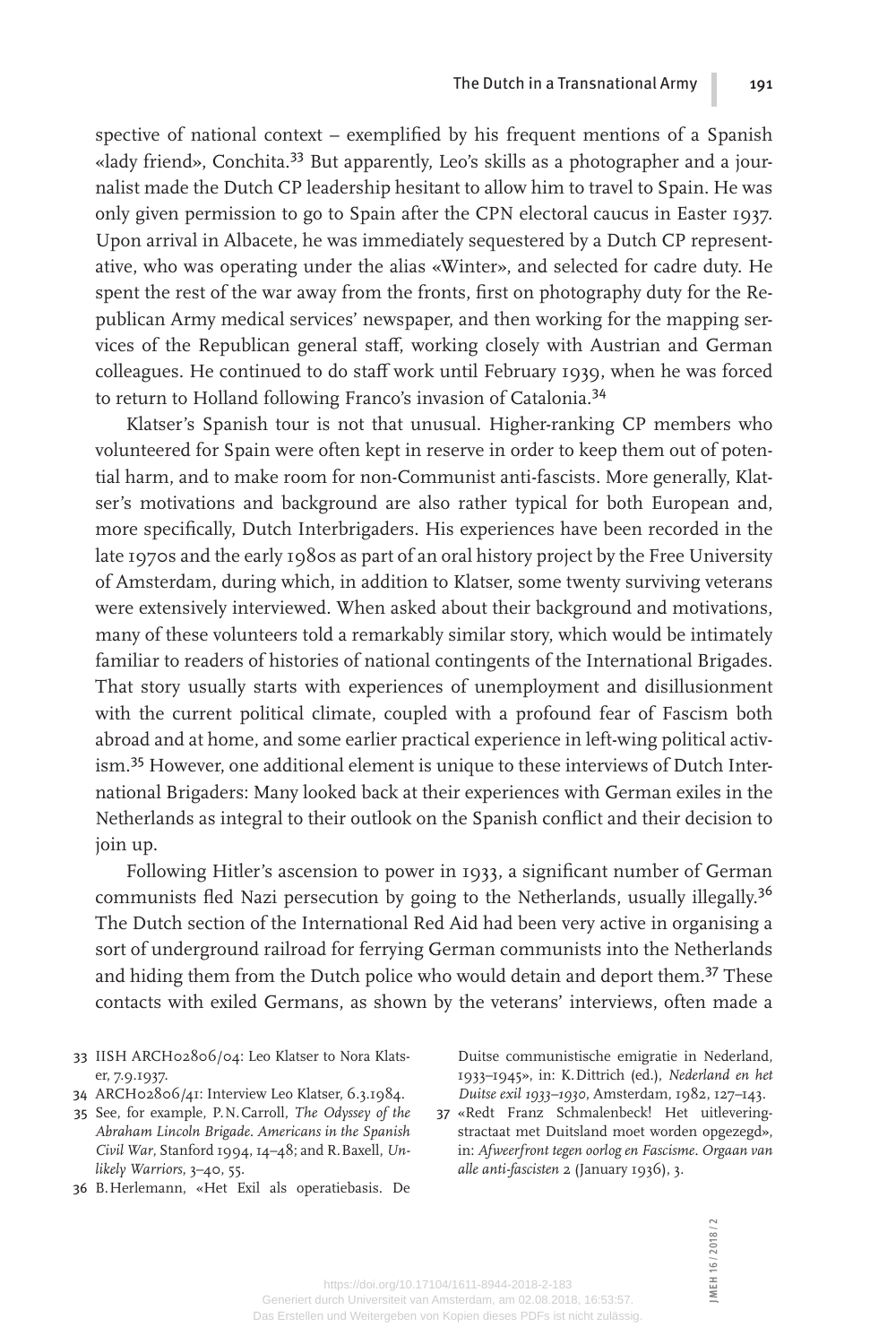lasting impression. Anton Michels, barely 18 years old when he went to Spain in 1938, related how German refugees bared their bruised backs to him so that he could see for himself the lasting effects of Nazi torture.<sup>38</sup> Others had been active in the IRA underground railroad, on occasion visiting Germany to spread the illegal communist newspaper *Die Rote Fahne* and other propaganda leaflets, or to visit communists who had chosen to remain in Germany.<sup>39</sup> Arie van de Poelgeest, for example, used his job in the Rhine shipping trade to smuggle Communist propaganda (and, more profitably, Belgian cigarettes) into Germany, whilst Adriaan van Dijk hid messages from the German Communist Party in exile's leadership in the frame of his bike and simply pedalled across the Dutch-German border under cover of night.<sup>40</sup>

The interviews with the Dutch IB veterans make clear that working with the IRA in the period leading up to the Spanish Civil War provided the veterans with two key benefits. First and foremost, they knew German, either having had prior experience with the language or learning it to aid communication with the German *Exil*. Secondly, their second-hand experience with Nazi oppression and torture had made them acutely aware of the dangers of fascism. Tellingly, many of them recounted incidents of fighting members of the Dutch National Socialist Movement (NSB) in the streets. Indeed, the IRA weekly newspaper frequently compared the similarity between the NSB's street rallies with those of the German Brownshirts' pre-1933, suggesting that the rallies were intended to incite riots while laying the blame on the Left, and use the ensuing chaos to fuel demand for a dictatorship to restore law and order.41 Intimate knowledge of the German *Exil* experience and fluency in German proved to be key assets in Spain, since most of the Dutchmen who travelled to Spain in 1936 and 1937 mainly ended up serving in German units as part of the XI Brigade. Their commanders and most of their political commissars were and spoke German; they were selected because they had military experience serving in the German Army, and, in some cases, had even fought in the First World War.<sup>42</sup>

Piet Laros, a former anarchist and recent convert to Communism, had travelled to Spain in August 1936 – by biking (!) to Paris on a whim, where he chanced upon a group of German communists who helped him to cross the Franco-Spanish border –, and generally enjoyed a good relationship with his German fellow fighters. He, too, had direct experience with German exiles and spoke some German. Laros's

- 38 ARCH02806/41: Interview Anton Michels, 19.12. 1983.
- 39 ARCH02806/44: Interview Arie van de Poelgeest, 30.11.1983.
- 40 ARCH02806/35: Interview Adriaan van Dijk, 7. and 14.12.1983.
- 41 ARCH02806/33: Interview Siep Adema, 25.5. 1984; «Terreur in Spanje? Plompe verhalen van de N. S. B.-er», in: *Afweerfront tegen oorlog en Fascisme. Orgaan van alle anti-fascisten* 10 (1936), 4.
- 42 S. Luitze, «Erfahrungen eines Holländers in der XIII. Brigade», in: A. Kantorowicz (ed.), «*Tschapaiew». Das Bataillon der 21 Nationen. Dargestellt in Aufzeichnungen seiner Mitkämpfer*, Madrid, 1938, 253–255; H. Dankaart et al., *De oorlog begon in Spanje. Nederlanders in de Spaanse Burgeroorlog 1936–1939*, Amsterdam 1986, 92–93; G. Vanter, *Nederlanders onder commando van Hollander Piet in Spanje*, Amsterdam 1939, 43–54.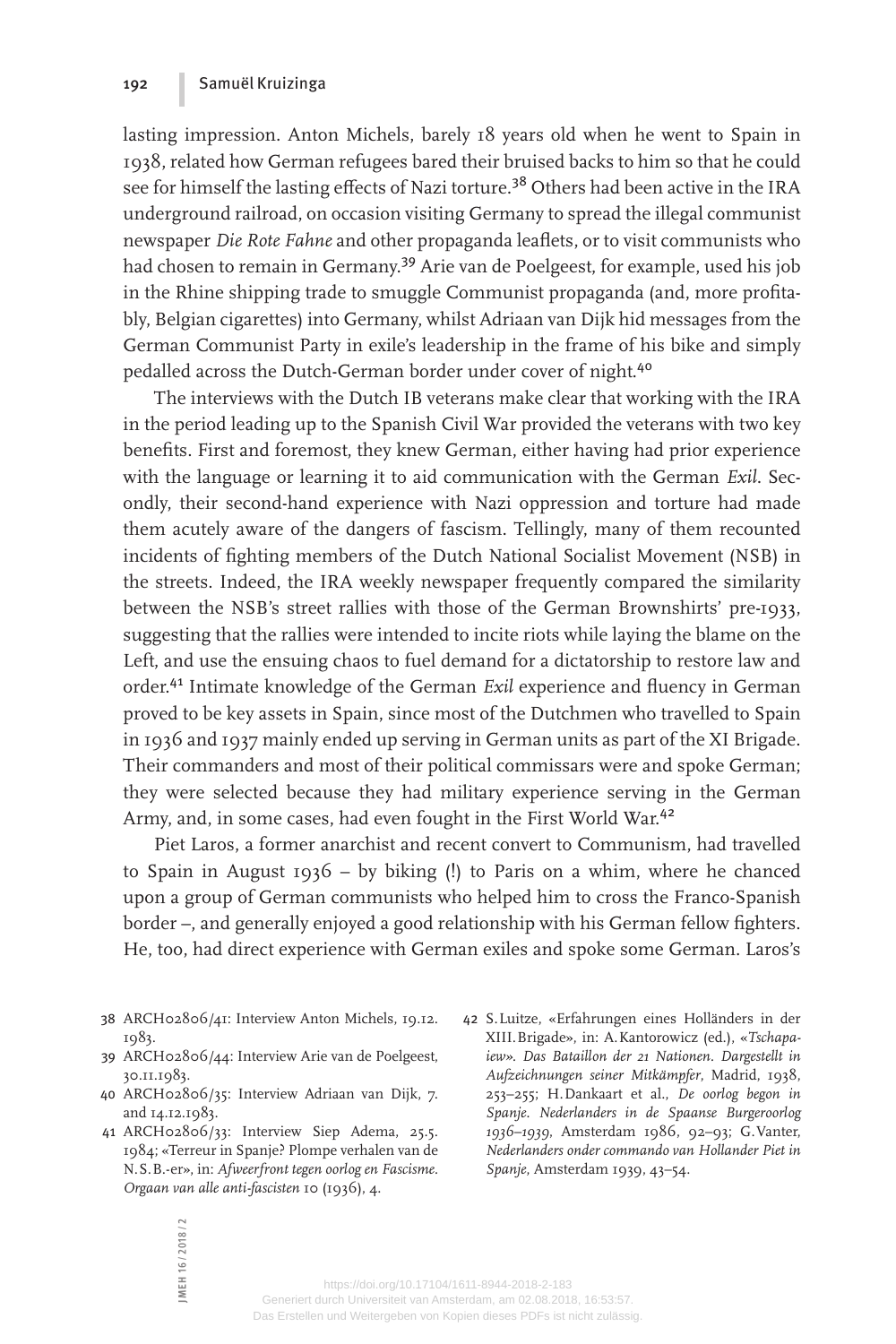standing with his German squad mates increased significantly when a photograph of him, wounded in action and supported by two beautiful Spanish nurses, was taken and circulated in IB propaganda material with the tongue-in-cheek caption, «Der Holländer Piet wird abtransportiert» – «Dutchman Pete is being taken away», suggesting that he might be subject to more than purely medical attention. «Dutchman Pete», however, conceded during his 1980s interviews that not all his dealings with the Germans in Spain had been positive ones. He struggled with the language and had profound difficulties with what he called the «Prussian militarism» that, according to him, was deeply ingrained in all Germans, even in German socialists and communists. Almost fifty years after serving in Spain, he vividly recalled how much he hated his first German commanding officer, a Reinhard Hofmann, and his endless drills. «All that shouting, we just couldn't take it. At least, I couldn't, and I was the only Dutchmen at first. But later the other Dutchman told me they felt the same.» And it was not just this commander. German IB men as a whole, «Pete» offered, were «fanatics, the lot of them»: bereft of a home of their own and intimately familiar with the cost of defeat, they pursued victory at all costs and accused anyone who they felt did less of «cowardice».<sup>43</sup>

Those with some experiences with the German *Exil* could understand their German fellow soldiers' motivation, either intellectually or emotionally, and were therefore better able to adapt to fighting in German units. However, most of the Dutchmen that had come to Spain in 1936 and 1937 – about 350, a comparatively low number in regard to most other Western European countries – did not. This is not only demonstrated by the anecdotal evidence provided by men such as Piet Laros, <sup>44</sup> or by the many stories of abuse at German hands told by Dutch deserters, but also, crucially, by testimony from the Dutch Communist Party itself. In November 1937, Jan Hendrik van Gilse (alias «Zuidema») wrote an extensive report for the Executive Committee of the Communist International (EKKI) where, in the best Communist tradition of self-criticism, he admitted that the Dutch contribution to the International Brigades left a lot to be desired, notwithstanding the heroic contributions of some individual soldiers. This report is key to the understanding of the causal relation between the Dutch crack-down on recruitment for the International Brigades and Dutch-German tensions in Spain.

«Zuidema», who had been sent on a fact-finding mission after the apparent failure of earlier attempts by the Dutch Communist Party to establish a permanent presence in Spain,<sup>45</sup> admitted in his report that as a result of both the legal actions

44 See also the, somewhat rambling, interview with Frits Gunther, another Dutch IB volunteer, in M. Schouten, *Voor de oorlog: herinneringen aan de jaren '30*, Amsterdam 1982, 217–218, in which he complains about the «crazy» fanatical Germans and their militarism, citing their direct responsibility for getting a number of fellow Dutch volunteers thrown in jail for minute infractions of military discipline.

45 Two representatives, code-named «Winter» and «Summer», had been in Spain before, but neither

<sup>43</sup> ARCH02806/61: Interview Piet Laros, 10.4.1980.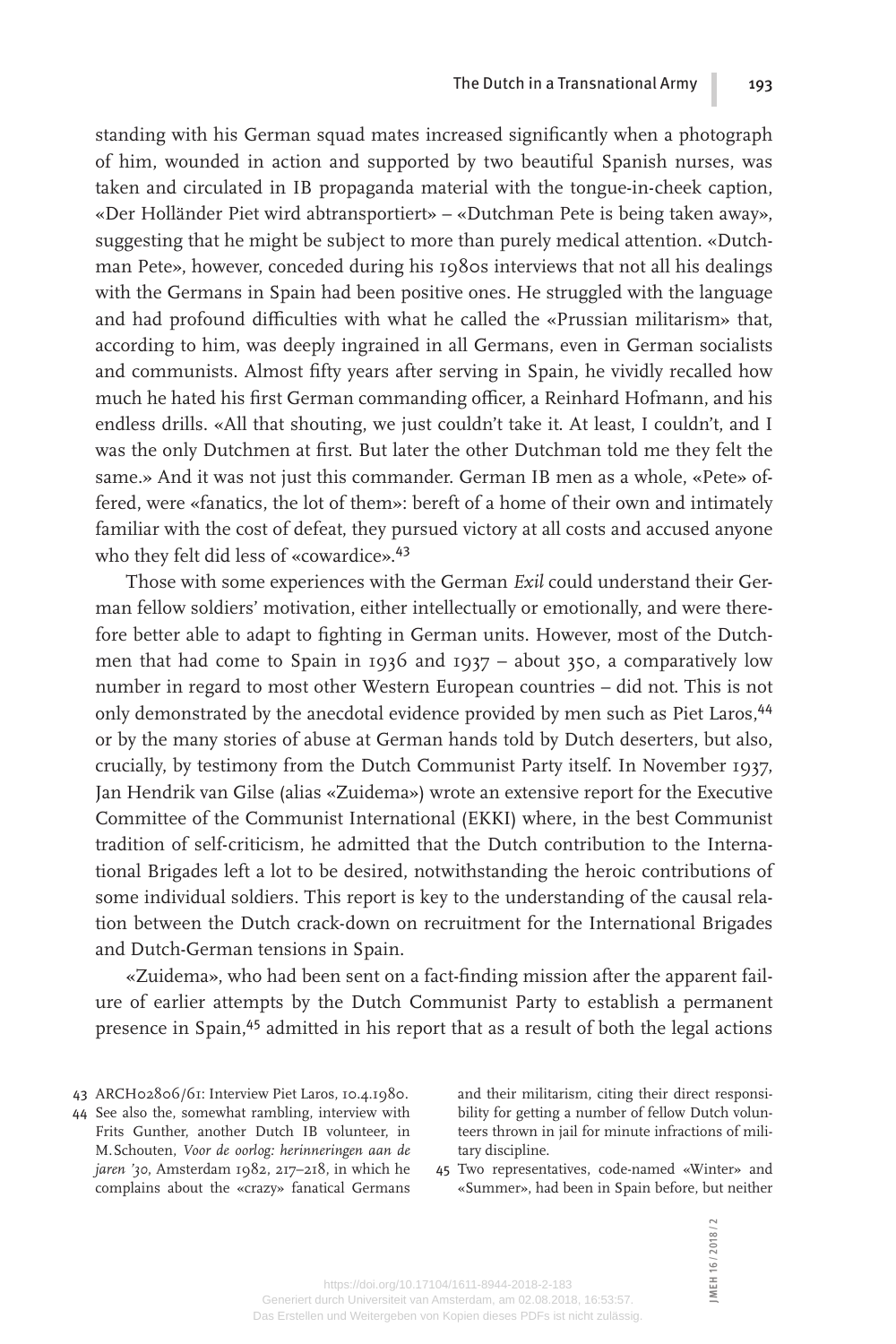taken by the Dutch government and the political climate turning against «foreign» political movements, recruitment efforts had suffered both quantitatively and qualitatively. Of the 350 Dutchmen who had travelled to Spain at the time «Zuidema» wrote his report, only 141 were battle ready. Some had been repatriated, were convalescing, or had died, but most of those inactive had either been sent to the rear areas by command staff  $(63)$  or had deserted  $(99)$ . Both the relatively low number of Dutch recruits and the high desertion rate – especially when compared to Spanish Civil War volunteers from other small European countries, such as Norway or Switzerland – was due to the poor workings of the IRA recruiting apparatus, argued «Zuidema». It seems like the IRA cells responsible for recruiting was either partially immobilised by the fear of reprisals, or disrupted by arrests. This is evidenced by the distribution of recruits: About 120 of them hailed from Amsterdam – the site of the easily recognisable and locatable IRA headquarters –, whilst Rotterdam, which had a sizable local Communist Party presence but no official IRA buildings, only supplied 21 recruits. In order to fulfil their – self-imposed? – recruitment quota, the IRA had resorted to making grandiose promises to potential recruits, admitted «Zuidema»: Recruits were told that they were sent to do work in the navy and in factories, or they were promised a limited military service and regular leave. None of these promises could be delivered upon. Not surprisingly, the IRA did not feel that it had the luxury of assessing the potential recruits' military experience and/or aptitude.46 To make matters worse still, «Zuidema» conceded, Dutch CP members had been quite hesitant to journey to Spain. Out of the 350 Dutch combatants, only 141 were Dutch Communist Party members. Moreover, the majority of the Party recruits were recent junior party members, meaning that many more experienced members did not go to Spain or were not allowed to go by their local cadres. That even someone such as Leo Klatser, who was not a high-ranking communist at all but a lowly intern at the *Volksdagblad*, was sequestered from serving at the front is, in this regard, telling.<sup>47</sup>

But it was not only the recruiting that had suffered as a result of Dutch legal actions. The intense police and secret service scrutiny under which Dutch CP members were placed meant that official communication between Spain and the Netherlands was difficult at best. Fearing that telephone and mail conversations would be tapped, the Dutch CP relied on couriers to ferry messages written in invisible ink between the Netherlands and Spain. Couriers had to cross three borders illegally for a one-way trip from Spain to Holland, risking capture by border patrols each time.

seemed to have lasted very long. DNA.05.03/1672: Dutch Consulate Barcelona to Ministry of Foreign Affairs, 11.9.1937; DNA 2.09.99/4: Report Amsterdam police, «Gegevens over Winter en Timmermans», undated.

46 RGASPI 545/6/399: Zuidema to EKKI, n.d. [No-

**JMEH 16 / 2018 / 2**

MEH 16 / 2018 / 2

vember 1937]; Quotations from RGASPI 545/6/ 399: Zuidema to EKKI, n.d. [December 1937].

47 RGASPI 545/6/400: «Bericht über den holländischen Personalbestand, n.d. [November/December 1937].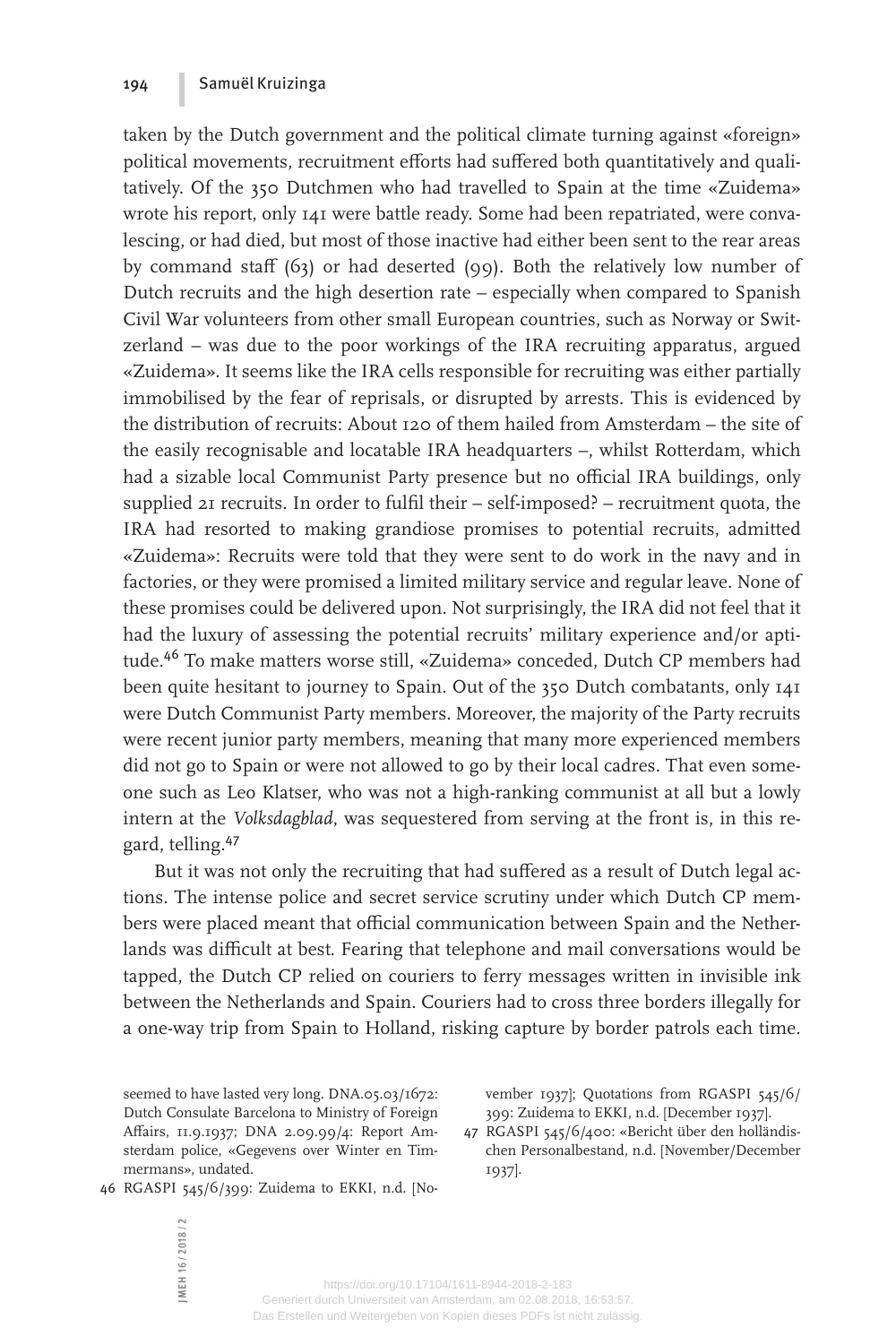Worse still, some Dutch IB men volunteered to carry messages only to defect the moment they reached the Netherlands. All in all, this method of Dutch-Spanish communication was slow and cumbersome at best, and unreliable and dangerous at worst. It also meant that the Dutch CP leadership in Amsterdam was kept in the dark about the goings-on in Spain, which is probably why «Zuidema» was sent on a fact-finding mission in the first place. Moreover, a lack of regular and reliable communication with the home front meant that it was nearly impossible to grant Dutch fighters leave. The CP had no way of reliably knowing who had been granted leave or for how long, and this meant that it was almost impossible to distinguish authorised from unauthorised leave. Finally, the communications apparatus, such as it was, was overburdened by the need to ferry Dutch recruits in Spain, who had been called up for military service or retraining exercises at home, back to the Netherlands. The CP and the IRA considered this of the utmost importance because it emphasised that fighting in Spain was perfectly compatible with the quintessential Dutch duty of fulfilling one's military service.<sup>48</sup>

The Dutch volunteer military effort in Spain was therefore undermined by a failed recruiting campaign, broken promises and imperfect communication with the home front, whilst those Dutchmen who had ventured out usually only had the most basic understanding of, and a distinct disinterest in, military matters. To make matters worse, reported «Zuidema», most of them lacked any experience of working together with others in larger units. A large majority had never been a member of a trade union, and had worked – if they had any work experience at all – only in smaller companies.<sup>49</sup>

Given all of this, it is not surprising that the Dutch struck a poor figure with the hardened Germans from the *Exil*: «They reported for duty only grudgingly, were very unhappy and whined about wanting to go home», according to a late-1938 report. It is equally unsurprising that there were so few Dutch officers and political commissars: The Germans simply felt the Dutch were unsuitable or – even worse – unreliable, unless they were led by people who actually knew and understood what they were doing. Misunderstandings and the harsh treatment meted out to the Dutch by Germans who could not understand them (literally and figuratively) only served to worsen the situation.<sup>50</sup>

«Zuidema»'s reports to the Comintern attempted to place the blame for the poor Dutch showing in Spain on a lack of party work, and stressed the need for redoubled political education efforts both at home and abroad to counter the narratives now

<sup>48</sup> NA 2.09.99/181: Report Amsterdam police, «Gegevens over Winter en Postma, n.d. [1937]; NA 2.09.99/4: Report Amsterdam police, «Gegevens over Winter en Timmermans», undated.

<sup>49</sup> RGASPI 545/6/399: Zuidema to EKKI, n.d. [November 1937].

<sup>50</sup> RGASPI 545/6/400: «Bericht über die holländischen Freiwilligen in der Zeit vom November 1936 bis zu ihrer Zurückziehung», n.d.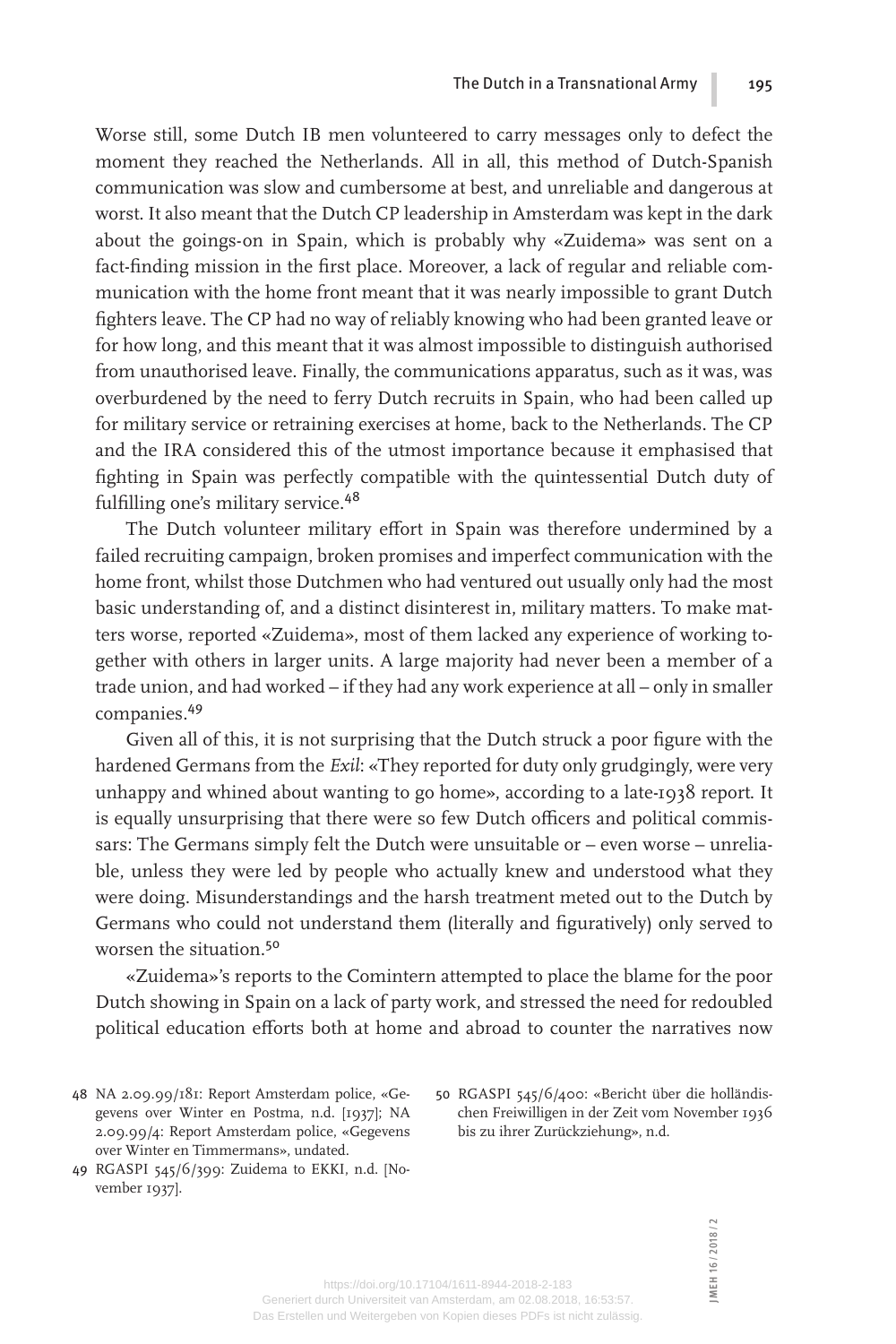prevalent in Dutch political culture that focussed on the issues of national identity and character. However, the real culprits, according to «Zuidema», were the «traitors», «fifth columnists», «Fascists» and «Trotskyists» who had infiltrated the Dutch ranks in Spain.<sup>51</sup> This was demonstrably untrue, but the Dutch CP leadership had good reasons to place the blame elsewhere. Even before the Spanish Civil War, the Dutch CP enjoyed a peculiar reputation in Moscow. The Comintern secretariat habitually treated it as an unruly problem child, and when referring to the Netherlands, Comintern leaders such as Georgi Dimitrov made recurring references to what they called «the Dutch Problem».<sup>52</sup> What exactly «the Dutch Problem» was, was never spelt out, but judging from the minutes of meetings between the EKKI and the members of the Dutch CP, this ailment seems to have consisted of a combination of apathy and sectarianism that was apparently inherent in Dutch communists. So little did the Comintern trust the Dutch CP to fix its own «*Problem*» that it even felt the need to micromanage the electoral caucus of Easter 1937, sending its leadership drafts of not only the caucus's programme but also the speeches party that the luminaries were supposed to give.<sup>53</sup>

It seems that «Zuidema»'s report was combined with fears of being even further marginalised by the Comintern secretariat to spurn the Dutch CP leadership to action. Their solution to the difficulties that the Dutchmen experienced in Spain was, interestingly, an acknowledgement that the Dutch simply could not meet the transnational ideal in practice. Their political and military experiences, the peculiar circumstances of Dutch recruitment and the particularly virulent language with which fighting for Spain was denounced in the mainstream press, simply set them too far apart from their fellow fighters. Therefore, the Dutch CP suggested that the Dutch should all be sequestered in their own unit, which they would run themselves and which would fight alongside, but not *with*, the German-speaking and -dominated units of the XI Brigade. It was therefore decided to send «*mehr und bessere Holländer*» to Spain, most likely via a process of internal mobilisation and a more stringent selection process. Sending «more and better» Dutchmen would allow the formation of a new unit at company level, led by experienced veterans assisted by newly arrived military experts and politically experienced commissars. «Dutchman Pete» – the highest-ranking Dutchman in Spain – was promoted to be its commander.<sup>54</sup> In addition, Dutch staff and propaganda work would be strengthened – a process which had already begun in October when Dutch translations of the German-language IB newspaper began to appear. They would now feature – in addition to the translations of German articles on the Spanish situation – detailed reports on the goings-on in Holland as well as a Spanish language course by none other than the novelist Jef

51 Ibid.

**JMEH 16 / 2018 / 2**

IMEH 16 / 2018 / 2

- 52 RGASPI 495/18, 1230: Minutes EKKI, 21.12.1937 and 22.12.1937.
- 53 RGASPI 496/18, 1241: «Einige Bemerkungen zur

Vorbereitung des Parteitages im April 1938», 31.3.1938 and 21.4.1938.

54 RGASPI 545/6/399: Zuidema to EKKI, n.d. [December 1937].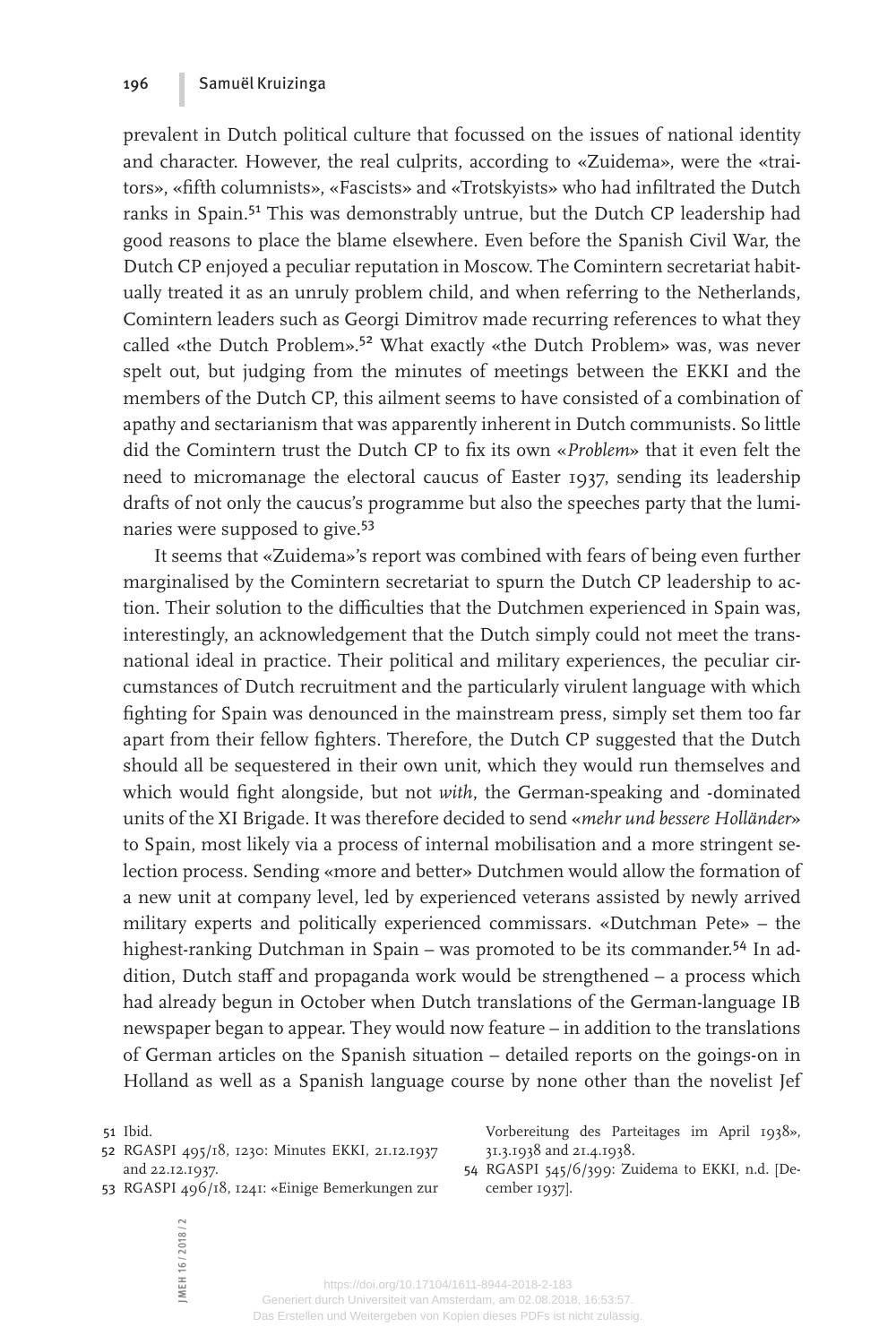Last.55 Moreover, a new system of coded communication would be established, which would – it was hoped – enable Dutchmen to go on leave.<sup>56</sup> Crucially, perhaps, the creations of a Dutch unit and of a Dutch hospital in Villanueva de la Jara were considered to be «*propagandistisch […] von sehr großem Wert*».57 The process of transferring the majority of Dutchmen in Spain to the new Dutch unit, which was stationed at Villa Alba, was complete in early 1938. It was christened the «Seven Provinces» Company, a name that harkened back to the Golden Age-era Republic of the Seven United Provinces and the Dutch Wars of Independence of the sixteenth and seventieth centuries, thereby implying a strong connection between the Dutch and the Spanish struggles for freedom. In order to further strengthen the unit, Dutch deserters in captivity were offered amnesty if they would fight with the «Seven Provinces», indicating the hope that their morale problems would disappear if they could just fight alongside and under their own people.<sup>58</sup>

# 3. From Anti-Fascist War to Anti-Fascist Resistance

After its formation, Dutch Company members were (re)trained along with the rest of the IB in preparation of the battle of the Ebro, which started in July 1938. At the Ebro, the unit suffered heavy losses; it was withdrawn from the line in late September 1938, after which it remained in reserve until the International Brigades were recalled following an agreement between the Spanish belligerents and the signatories of the Non-Intervention Agreement.59 This agreement stipulated that the Dutch government would arrange for the transport of the approximately 200 survivors back to the Netherlands and refrain from prosecuting them under the Order in Council of June 1937, which carried serious penalties, including lengthy prison sentences, for foreign fighting. The Dutch IB members would, however, lose their Dutch citizenship.<sup>60</sup>

Upon their return home, the stateless IB veterans immediately became the subject of intense scrutiny from the intelligence services. It was hoped that questioning them would finally yield actionable proof of the links between the Communist party, the IRA, and the International Brigades, but most IB men kept their mouths firmly shut and the investigations petered out. This, however, did not stop the surveillance efforts: Intelligence services continued to visibly trail former IB men to make sure that they did not engage in political campaigning of any kind; they used this as an excuse to make sure that the ex-IB men were expelled from the CP and that their

- 55 A somewhat random collection of copies can be found in RGASPI 545/2, 426.
- 56 IISH ARCH02806/04: Leo Klatser to Noord Klatser, 7.9.1937.
- 57 RGASPI 545/6/399: Zuidema to EKKI, n.d. [november 1937].
- 58 IISH ARCH02806/61: Interview Piet Laros, 18.4. 1980.
- 59 DNA 2.05.03/1678: Official report Noorscharwoude police, 13.2.1939.
- 60 DNA 2.09.99/113: Foreign Affairs Ministry to Justice Ministry, 28.3.1938; NA 2.05.03/1681: Foreign Affairs Ministry to Justice Ministry, 21.1.1939.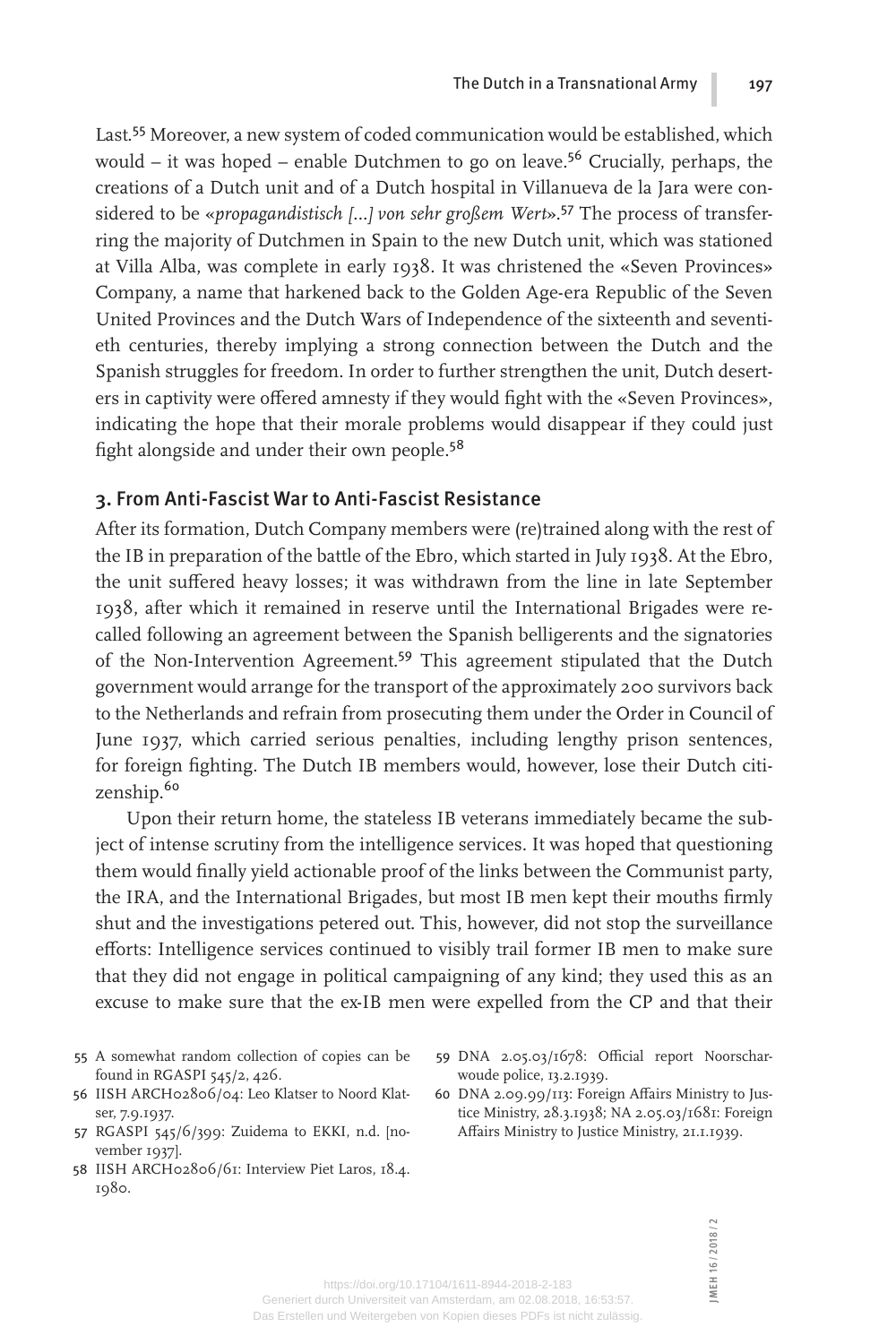speaking tours on Spain did not include any appeals for money, weapons or men on behalf of the now severely embattled Republic.<sup>61</sup>

Despite losing their Dutch passports, many former International Brigaders reported for national service in April 1939 when the Dutch government mobilised its border forces. Using a legal loophole that allowed ex-citizens to join up, many unemployed IB veterans jumped at the chance of gainful employment guarding the Netherlands against a possible Nazi invasion. Since their service in Spain had always been framed as being in defence of the Netherlands – or even of a far more vague «Dutchness» –, there seemed to be no contradiction between serving in Spain and serving on the Dutch border.<sup>62</sup> Naturally, this changed when the Dutch CP leadership announced the conclusion of the German-Soviet Nonaggression Pact on 24 August 1939. Communist parties, including the Dutch CP, were instructed by the Comintern Secretariat that the Second World War, which was about to engulf Europe, was not a conflict pitting anti-fascists against fascists, but should be seen as an imperial struggle instigated by the ruling classes of all the capitalist countries, including not only Germany but also Britain and France. The EKKI added, in a directive to the Dutch CP, that Dutch communists should argue for continued strict neutrality, and that the former Interbrigaders should be dissuaded from joining the armed forces following their anti-Nazi sentiment.<sup>63</sup>

It does not seem to have mattered much to the Dutch Interbrigaders, especially those who had remained loyal to the Communist party. A partial explanation for this continued loyalty in the face of what might easily be construed as a betrayal of the anti-Fascist principles for which these Brigaders fought might lie in this fact: Simultaneously with the Comintern-ordered course correction, several leading Interbrigaders, including Jan Hendrik van Gilse («Zuidema»), Krijn Breur and Siep Adema, had been tasked with forming a secret party militia. This militia was to be activated in case the party should be forced underground. It consisted mainly of other Interbrigaders, who joined not just out of the continued loyalty to their fellow veterans, but out of economic motivations as well: Members of this underground society received some measure of pay out of the Dutch CP coffers.<sup>64</sup> Crucially, however, the formation of this militia once again served to remind the former Interbrigaders that they had fought for the Netherlands in Spain, and that they would be asked to do so again.

- 62 IISH ARCH02806/37: Interview Arie Favier, 11.4.1985; IISH ARCH02806/38: Interview Wim Jong, 10.1.1984.
- 63 IISH ARCH00347/1739: Telegram Komintern, 8.9.1939.
- 64 IISH ARCH02806/33: Interview Siep Adema, 25.5.1984.

<sup>61</sup> DNA 2.09.45/1572: Public Prosecutor Amsterdam to Attorney General Amsterdam, 31.7.1939; DNA 2.09.99/85: Report Police Investigation Department Utrecht, 13.3.1939, with enclosed Report Police Investigation Department Zeist, 20.2.1939, «Afschrift Rede van Petrus Laros, uitgesproken op een huishoudelijke algemeene ledenvergadering van het District Rotterdam der Communistische Partij Nederland op Woensdag 25 Januari 1939 in gebouw ‹Odeon›», n.d.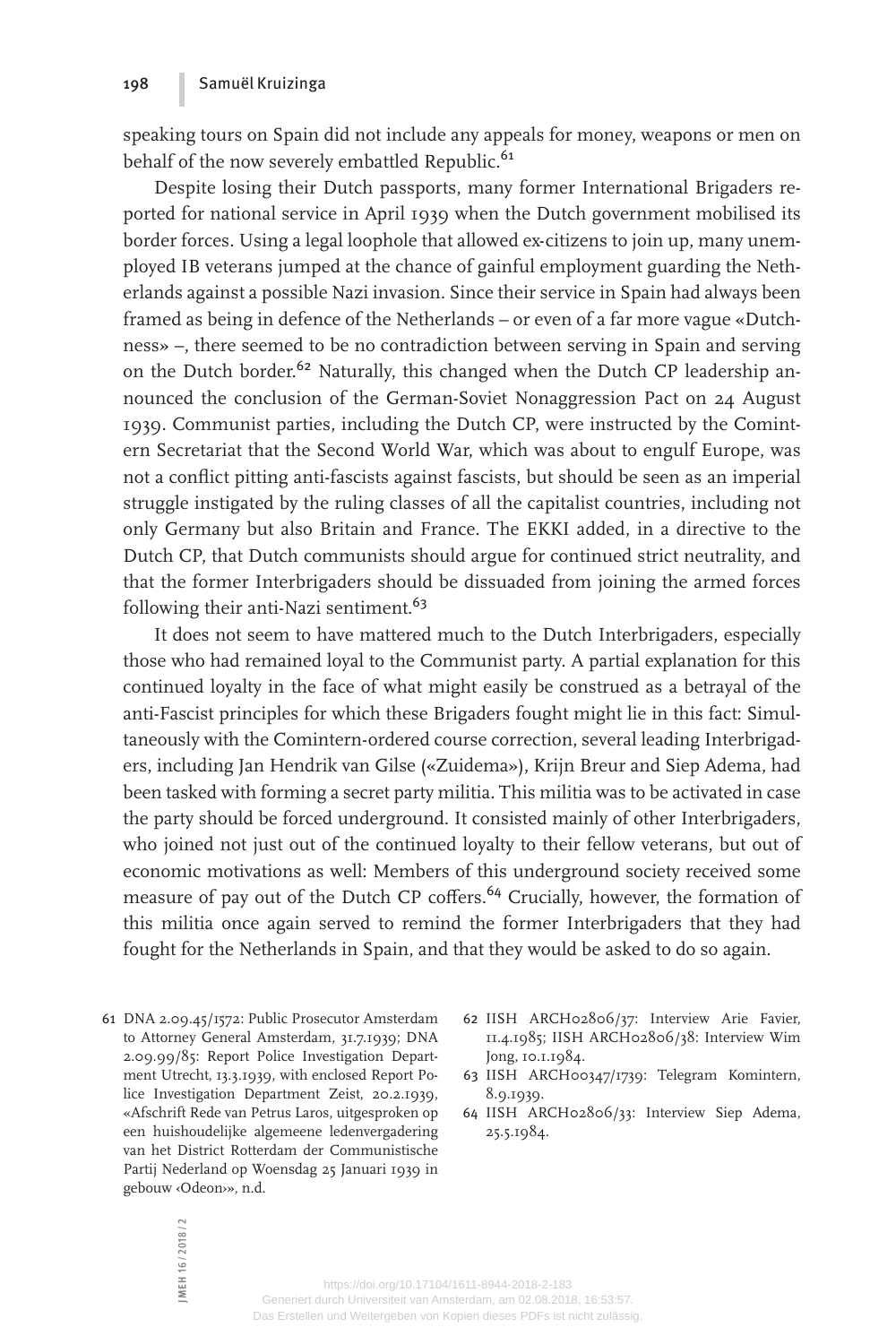When Germany invaded the Low Countries and France on 10 May 1940 and the Netherlands surrendered five days later, the militia was not activated.<sup>65</sup> This might seem surprising: Dutchmen, let alone Dutch communists, had little experience with war or occupation, so the first-hand knowledge that the IB veterans could bring to bear would have been tremendously valuable.<sup>66</sup> However, despite the occupation of their homeland, the Comintern had counselled the Dutch CP that the German-Soviet pact remained in full force, and that no action could be undertaken to jeopardise it. Moreover, the Dutch CP, which was declared illegal alongside other political parties on 20 July 1940 and which subsequently moved underground, urged the former Interbrigaders to go into hiding. Some of them were too well-known and therefore posed a risk just as the party was transforming itself into an underground movement. «Dutchman Pete» Laros fled to France, for example, whilst others sought refuge in the countryside.<sup>67</sup> Their experiences since returning to Spain had taught them that the Dutch government had kept close tabs and records on them, and many (rightly) concluded that these files would be available to the German occupier as well, meaning that they would be at great risk if the pact were broken.<sup>68</sup>

However, small sections of the underground militia, most notably those in The Hague, seemed to have activated themselves, aided by the fact that the CP control over their actions had been disrupted while it dismantled its formal party structure and built up its underground apparatus. When communication with local sections was re-established later in 1940, the CP managed to bring them back in line. Its underground leadership emphasised that class issues were now paramount and attempted to turn its members' energies away from focussing on Germans and instead towards Dutch collaborators and the occupation itself. In effect, the CP argued that its members should protest against occupation, collaboration and «imperialist warfare», but not against the army doing the occupying, the occupational authorities with whom Dutchmen were collaborating, or the forces doing a significant amount of the imperialist war. This required a significant amount of mental gymnastics and, in many cases, monumental restraint. IB veteran Siep Adema, for example, later remembered feelings of great relief when in February 1941 a large strike offered him the opportunity to join street gangs and to seek confrontations with both Dutch fascists and the SS.<sup>69</sup> The strike had been organised by the CP, ostensibly to demand higher wages and the restoration of civil rights, but anger over German measures against the Amsterdam Jewry quickly took centre stage. The Germans retaliated by

65 R. Harthoorn, *Vuile Oorlog in Den Haag. Bestrijding van het communistisch verzet tijdens de Duitse bezetting*, Utrecht 2013, 81–85.

- 66 As suggested by D. van Galen Last, «The Netherlands», in: B. Moore (ed.), *Resistance in Western Europe*, Oxford, New York, 2000, 189–221, 191.
- 67 Interview Piet Laros with Cherry Duyns, 1976

(http://www.geschiedenis24.nl/speler.program.70 33261.html).

- 68 H. Galesloot /S. Legêne, *Partij in het verzet. De CPN in de tweede wereldoorlog*, Amsterdam 1986, 22–24.
- 69 IISH ARCH02806/33: Interview Siep Adema, 25.5.1984.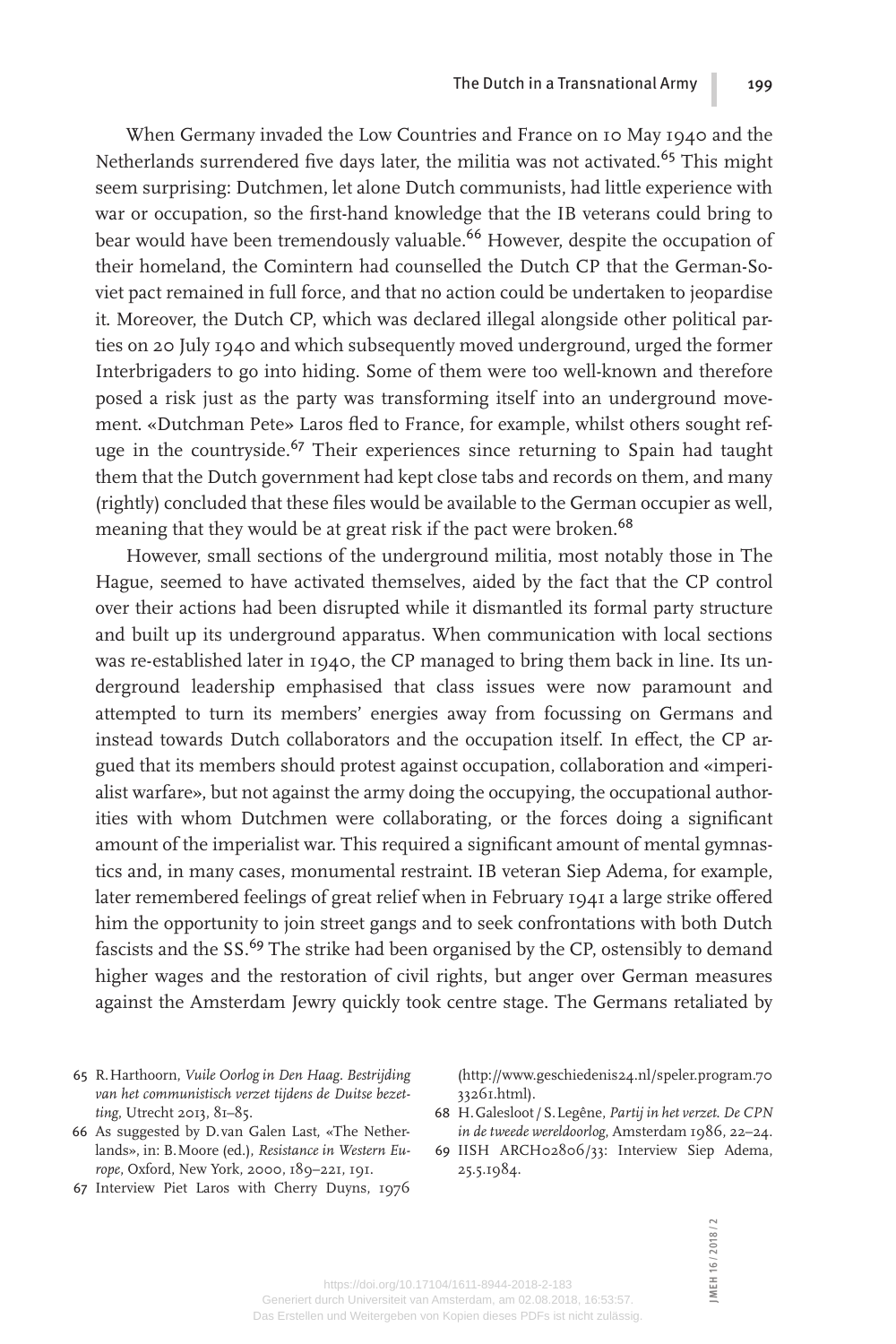rounding up known CP members, and would eventually do so again after the invasion of the Soviet Union on 22 June 1941 finally removed any need for leniency against communists in occupied Western Europe.<sup>70</sup> German roundups were, as the CP had feared, greatly aided by the intelligence gathered before the war by the Dutch secret services, and supplemented by new intelligence collected under the auspices of the German *Polizeiführer* in the Netherlands, Hans Rauter. Moreover, the police informants who had infiltrated CPN groups on the behest of the Dutch intelligence services prior to 1940 would continue their work during the war, now reporting to Rauter or his subordinates.71 Unsurprisingly but tragically, Dutch Spanish Civil War veterans, who had been under heavy surveillance even before the German invasion and were considered extremely dangerous fanatics, were singled out for arrest.<sup>72</sup>

Those that had managed to elude police and SS forces were, following the dissolution of the pact, finally able to continue the fight against Fascism that had begun in Spain. Although some tried – understandably – to remain out of harm's way, most chose to fight. The 1939 secret party militia members were sought out by the CP to join other communists with military experience to form an «underground second front», which would prepare the ground for an armed uprising. This so-called «Military Contact» or «Mil»-group, was led by «Zuidema». He was assisted by fellow Interbrigader Max Meijer and by Gerrit Kastein, a physician who had been sent to Spain by the IRA to serve in a Dutch ambulance. The «Mil»-group gained about 200 members in autumn  $1941.<sup>73</sup>$  Divided into small five-person cells, they committed acts of sabotage against weapons manufacturing plants, *Wehrmacht* and *Luftwaffe* ammo dumps and railway junctions. Meanwhile, Sally Dormits, a Rotterdam-based IB veteran, created his own communist-allied «Dutch People's Militia» and called on IB veterans in Rotterdam and The Hague. Disaster struck when Dormits was arrested on 17 October 1942. A search of his house resulted in his address books being confiscated by Dutch police and the subsequent arrest of more than 600 of his contacts. Worse still, the arrests and interrogations – which frequently featured torture – led to further arrests.<sup>74</sup> After 1943, most of the IB men that had returned from Spain in late 1938 or early 1939 were either dead or incarcerated in a German concentration camp. When attempts were made after the defeat of Nazi Germany in May 1945 to reconvene all members of the secret party militia that was made up of former International Brigadiers, only seventy out of the original 300 were still alive.<sup>75</sup>

- 70 B. von Benda-Beckmann, *De Velser Affaire. Een omstreden oorlogsgeschiedenis*, Amsterdam 2013, 103– 105.
- 71 IISH ARCH00347/127: Statement P. Wapperom, n.d. [1945].
- 72 NIOD Institute for War, Holocaust and Genocide Studies, Amsterdam (NIOD), Gen. Komm. für das Sicherheitswesen, 77, inv. nr. 1110: Report SS-Haupt-

**JMEH 16 / 2018 / 2**

MEH 16 / 2018 / 2

sturmführer Munt to Reichssicherheitshauptamt 12.1.1944.

- 73 IISH ARCH00347/808: Statement Max Meijer, 4.4.1958.
- 74 Galesloot /Legêne, *Partij in het verzet*, 108–120.
- 75 IISH ARCH02806/37: Interview Arie Favier, 11.4.1985.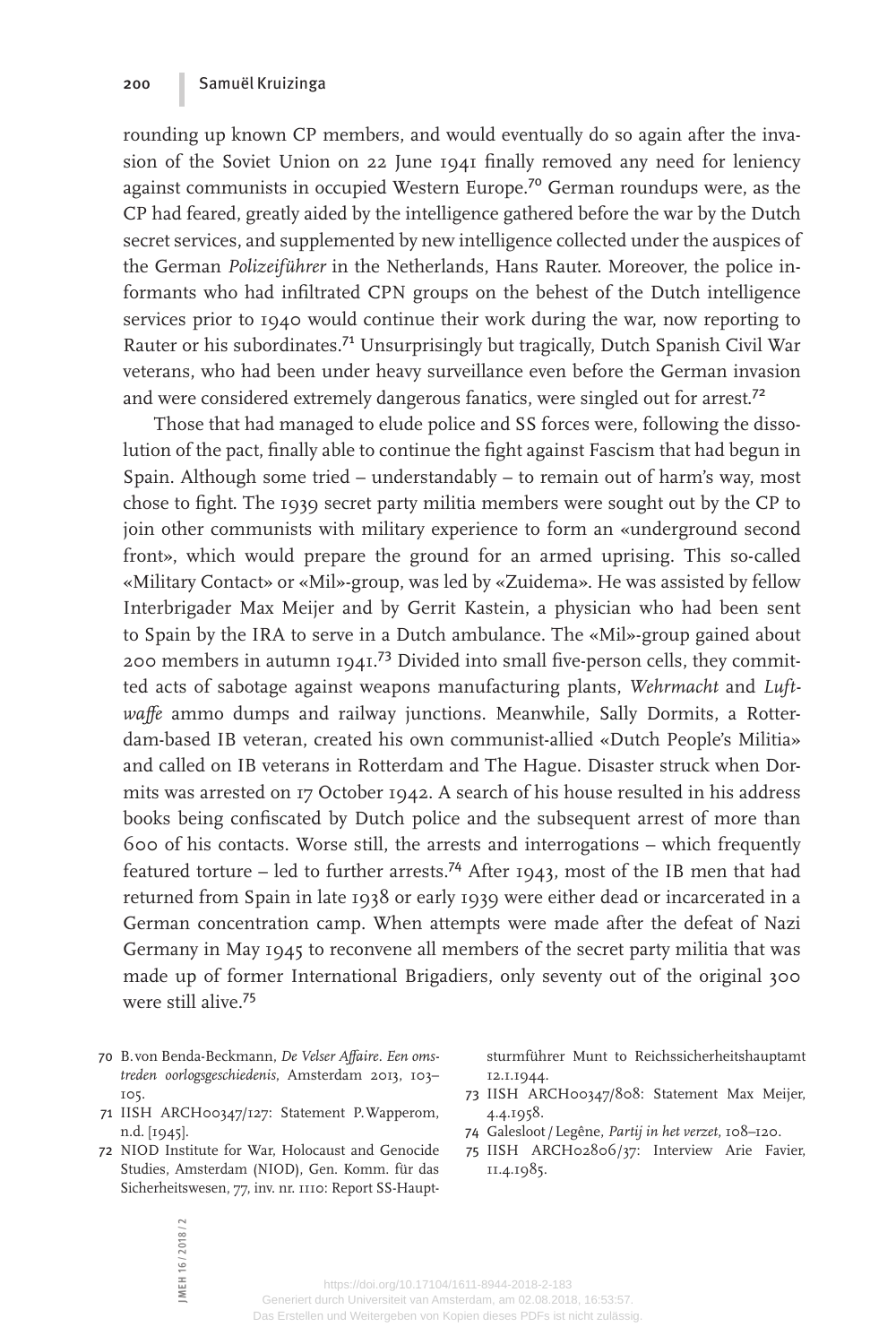#### 4. Conclusion: A Trans-National Army?

By focusing squarely on the Dutch Interbrigadiers' experiences, both in Spain and in German-occupied Holland, this article has flown somewhat in the face of an historical trend. It has highlighted the following elements as key explanations in analysing the trajectories of Dutch International Brigaders: the Dutch political culture, the specific legal regime created in the Netherlands in response to the formation of the International Brigades in Spain; and the peculiar position of the Dutch CP both in the Dutch political landscape and within the Comintern. It was not my aim to suggest that all analyses of the International Brigaders or their return trajectories should be *national* rather than *transnational*. Rather, I strongly believe an approach such as the one demonstrated in this article can highlight something absolutely crucial about transnational armies, and about transnational movements in general: namely the tensions, conflicts and compromises that are at their core.

These become apparent firstly when discussing the identity of transnational movements. The Dutch recruitment campaign for the International Brigades quickly became embroiled in a debate not only on the Dutch national identity, which deeply influenced the content of the mobilisation messages that it distributed, but also on the expectations of the Dutchmen volunteering for Spain. Tensions between the Dutchmen who arrived in Spain in 1936 and 1937 and their cobelligerents quickly came to the fore after the International Brigade leaderships decided to post Dutch volunteers with German units. The Dutch recruits' expectations and abilities clashed with those of the hardened German *Exil* veterans. Rather than transnationally connecting with the Germans, many Dutch recruits felt that they were unable to understand their German counterparts and superiors. They did not speak the language, were frightened by the German militarism and fatalistic determination, and were frustrated by the lack of advancement opportunities and the understanding of their wants and needs. Meanwhile, the disruption of the Dutch recruitment network by the Dutch security services meant that these concerns were only belatedly received by the Dutch CP leadership. Already ostracised by the Comintern, they took immediate but nevertheless belated action. Forming a specific Dutch company, and supported by Dutch officers, Dutch political commissars, and even a special Dutch soldier's newspaper, they tacitly acknowledged the failure of the transnational integrative efforts of the International Brigades. Upon their return in the Netherlands, the effects of the legal regime created to stop recruitment for Spain continued to play a key role in their return trajectories even long after the Spanish Civil War was lost to the Republics. After May 1940, the detailed records that the Dutch security services collected about them fell into the hands of the German occupying forces, who eagerly made use of them in their prosecution of Dutch CP members in the wake of the February 1941 strike. This meant that the Dutch Civil War volunteers were not able to play a leading role in the Dutch resistance; most of those who had survived the first two waves of arrest were caught and either killed or put in concentration camps in 1943.

JMEH 16 / 2018 / 2 **JMEH 16 / 2018 / 2**